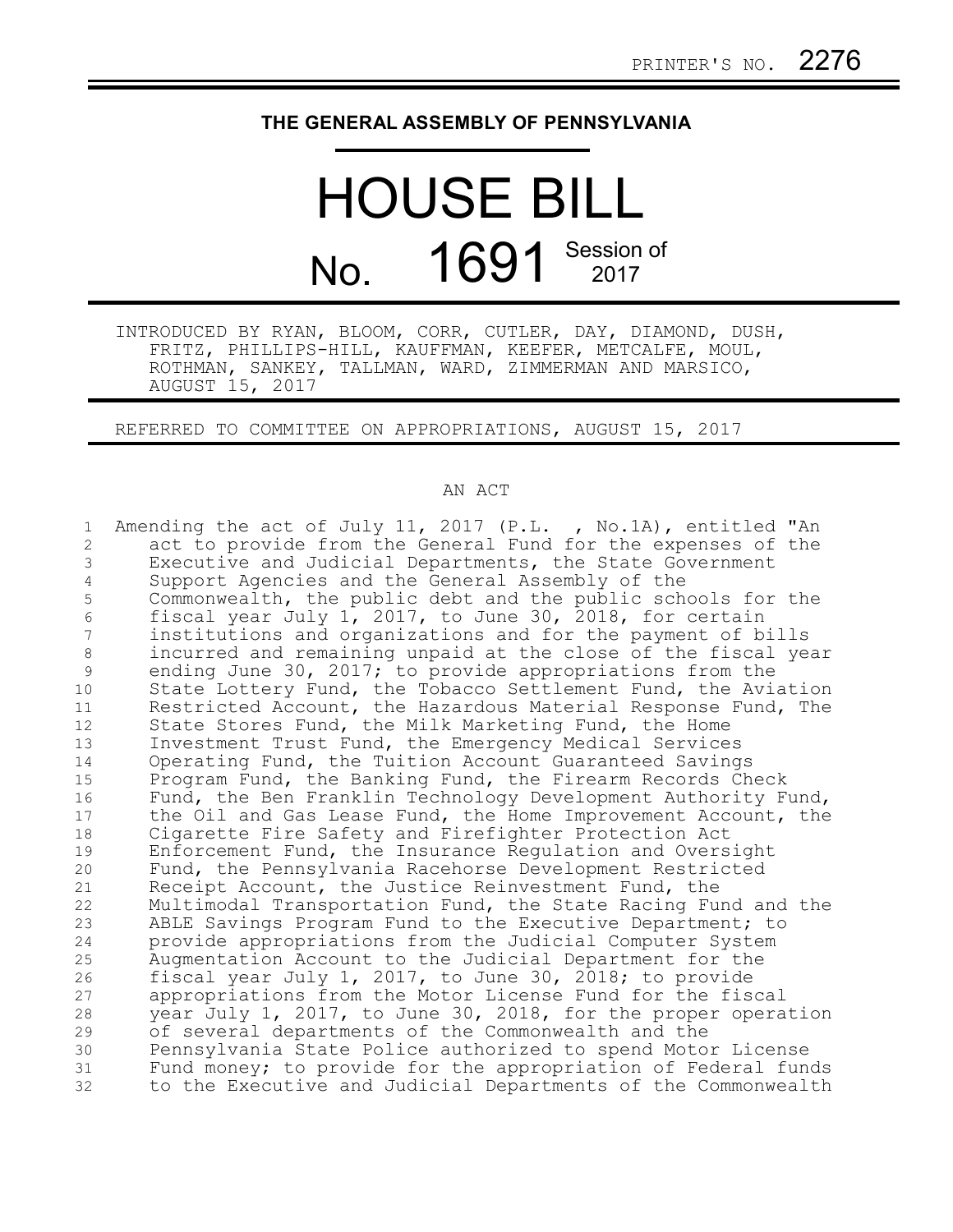and for the payment of bills remaining unpaid at the close of the fiscal year ending June 30, 2017; and to provide for the additional appropriation of Federal and State funds from the General Fund, the State Lottery Fund and the Tobacco Settlement Fund for the Executive and Judicial Departments of the Commonwealth for the fiscal year July 1, 2016, to June 30, 2017, and for the payment of bills incurred and remaining unpaid at the close of the fiscal year ending June 30, 2016," in General Fund and Federal appropriations for 2017-2018, reducing certain appropriations to the Executive Department, the General Assembly and legislative support agencies. The General Assembly of the Commonwealth of Pennsylvania hereby enacts as follows: Section 1. The following appropriations in sections 201, 202, 203, 204, 205, 206, 208, 209, 211, 212, 214, 215, 219, 220, 221, 222, 224, 225, 226, 227, 229, 231, 232, 234, 236, 237, 261, 262, 271, 272, 273, 274, 275, 276, 277, 278, 279, 280, 281, 282, 283 and 284 of the act of July 11, 2017 (P.L. , No.1A), known as the General Appropriation Act of 2017, are amended to read: Section 201. Governor. The following amounts are appropriated to the Governor: Federal State For the Office of the Governor: including the maintenance of the Governor's Home, the expense of entertainment of official guests and members of the General Assembly and the Judiciary, participation in the Governor's Conference, the expenses of the Executive Board and the payment of traveling expenses of persons other than employees of the Commonwealth appointed by the 1 2 3 4 5 6 7 8 9 10 11 12 13 14 15 16 17 18 19 20 21 22 23 24 25 26 27 28 29 30 31 32 33 34 35

20170HB1691PN2276 - 2 -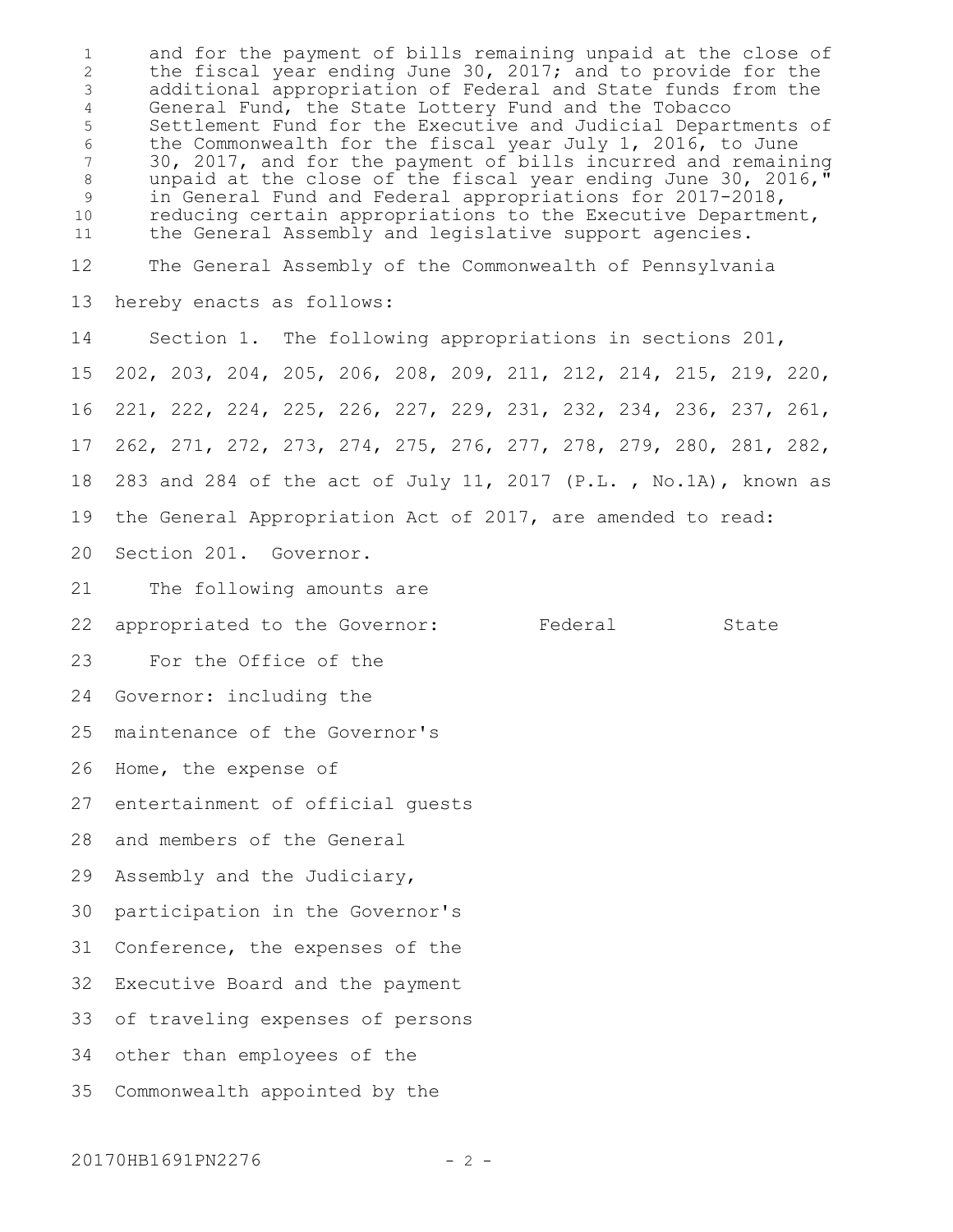| $\mathbf 1$   | Governor to represent or          |         |                   |
|---------------|-----------------------------------|---------|-------------------|
| 2             | otherwise serve the Commonwealth. |         |                   |
| 3             | [State appropriation              |         | $6,548,000$ ]     |
| 4             | State appropriation               |         | 5,893,000         |
| 5             | Section 202. Executive Offices.   |         |                   |
| 6             | The following amounts are         |         |                   |
| 7             | appropriated to the Executive     |         |                   |
| 8             | Offices:                          | Federal | State             |
| $\mathcal{G}$ | For the Office of                 |         |                   |
| 10            | Administration.                   |         |                   |
| 11            | [State appropriation              |         | $9,858,000$ ]     |
| 12            | State appropriation               |         | 8,872,000         |
| 13            | $\star$ $\star$ $\star$           |         |                   |
| 14            | For Commonwealth Technology       |         |                   |
| 15            | Services.                         |         |                   |
| 16            | [State appropriation              |         | 54,827,000]       |
| 17            | State appropriation               |         | 49, 344, 000      |
| 18            | $\star$ $\star$ $\star$           |         |                   |
| 19            | For the Inspector General.        |         |                   |
| 20            | [State appropriation              |         | 4,042,000]        |
| 21            | State appropriation               |         | 3,638,000         |
| 22            | For investigation of welfare      |         |                   |
| 23            | fraud activities.                 |         |                   |
| 24            | [State appropriation              |         | 11,307,000]       |
| 25            | State appropriation               |         | 10,176,000        |
| 26            | $\star$ $\star$ $\star$           |         |                   |
| 27            | For the Office of the Budget.     |         |                   |
| 28            | [State appropriation              |         | 17,747,000]       |
| 29            | State appropriation               |         | <u>15,972,000</u> |
| 30            | For the Office of General         |         |                   |

20170HB1691PN2276 - 3 -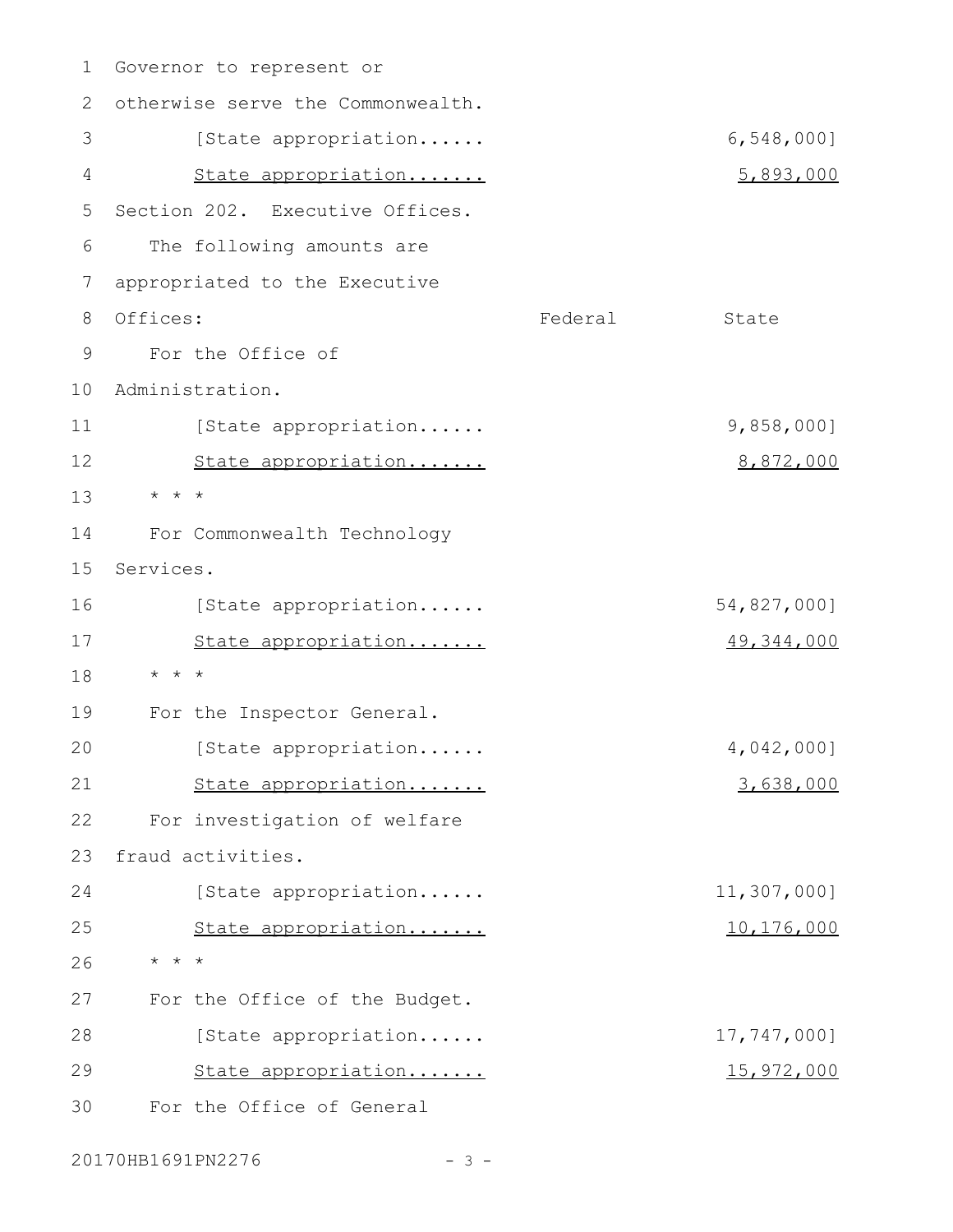Counsel. [State appropriation...... 3,772,000] State appropriation....... 3,395,000 \* \* \* For the Pennsylvania Human Relations Commission. [State appropriation...... 8,770,000] State appropriation....... 7,893,000 \* \* \* For the Council on the Arts. [State appropriation...... 839,000] State appropriation....... 755,000 \* \* \* For the Juvenile Court Judges Commission. 15 [State appropriation...... 2,835,000] State appropriation....... 2,551,000 For the Pennsylvania 19 Commission on Crime and 20 Delinquency. [State appropriation...... 11,766,000] State appropriation....... 10,589,000 \* \* \* 24 Section 203. Lieutenant Governor. The following amounts are 26 appropriated to the Lieutenant 27 Governor: Tederal State For the Office of the 29 Lieutenant Governor, including 30 payment of expenses of the 1 2 3 4 5 6 7 8 9 10 11 12 13 14 16 17 18 21 22 23 25 28

20170HB1691PN2276 - 4 -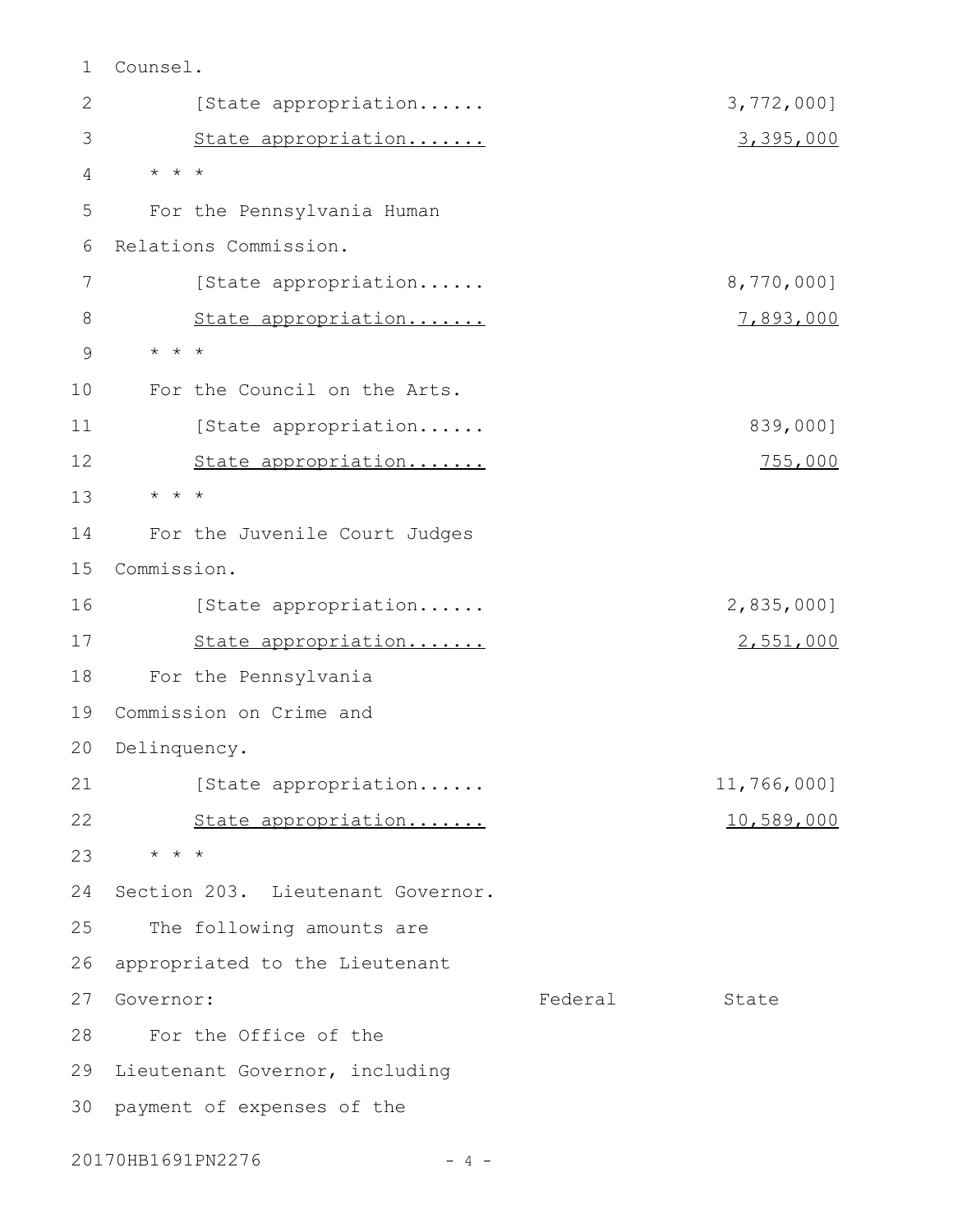1 residence at the Edward Martin 2 Military Reservation. [State appropriation...... 1,001,000] State appropriation....... 901,000 For the Board of Pardons. [State appropriation...... 681,000] State appropriation....... 613,000 Section 204. Attorney General. The following amounts are appropriated to the Attorney 11 General: State Rederal State For general government 12 operations of the Office of Attorney General. [State appropriation...... 39,363,000] State appropriation....... 35,427,000 \* \* \* For drug law enforcement. [State appropriation...... 28,966,000] State appropriation....... 26,069,000 \* \* \* For local drug task forces and a drug strike task force. [State appropriation...... 12,975,000] State appropriation....... 11,677,000 For a joint local-State 27 firearm task force in a city of 28 the first class. [State appropriation...... 4,040,000] State appropriation....... 3,636,000 3 4 5 6 7 8 9 10 13 14 15 16 17 18 19  $20$ 21 22 23 24 25 26 29 30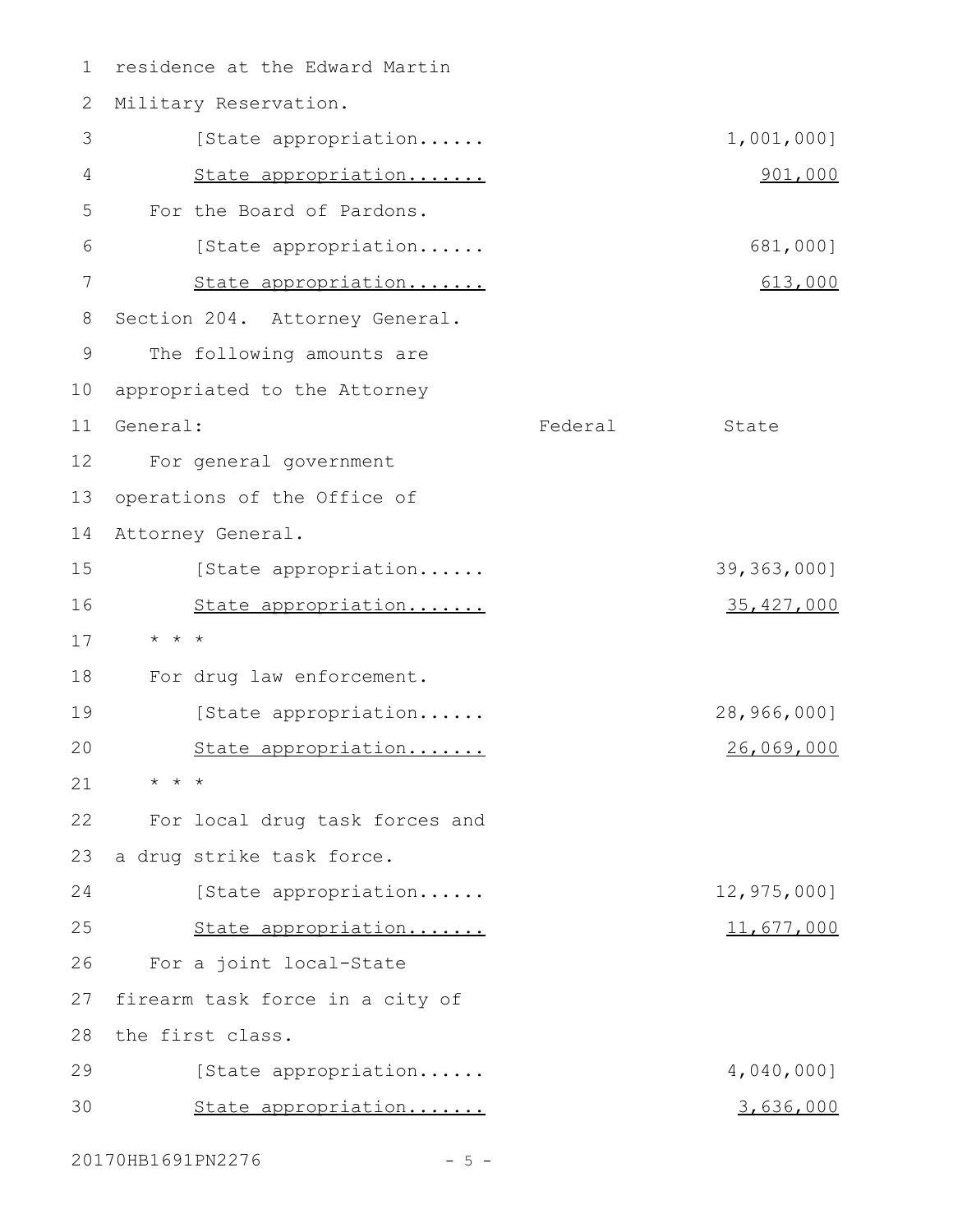\* \* \* For Child Predator Interception Unit. [State appropriation...... 4,767,000] State appropriation....... 4,290,000 For tobacco law enforcement. [State appropriation...... 2,057,000] State appropriation....... 1,851,000 \* \* \* For a mobile street crimes unit. [State appropriation...... 2,000,000] State appropriation....... 1,800,000 Section 205. Auditor General. The following amounts are appropriated to the Auditor General: State State State State State State State State State State State State For the Department of the 19 Auditor General for postauditing, annually, periodically or specially, the affairs of any department, board or commission 22 which is supported out of the 24 General Fund, district justices, other fining offices, Volunteer 26 Firemen's Relief Association Funds and the offices of Statewide elected officials and 29 for the proper auditing of appropriations for or relating to 1 2 3 4 5 6 7 8 9 10 11 12 13 14 15 16 17 18 20 21 23 25 27 28 30

20170HB1691PN2276 - 6 -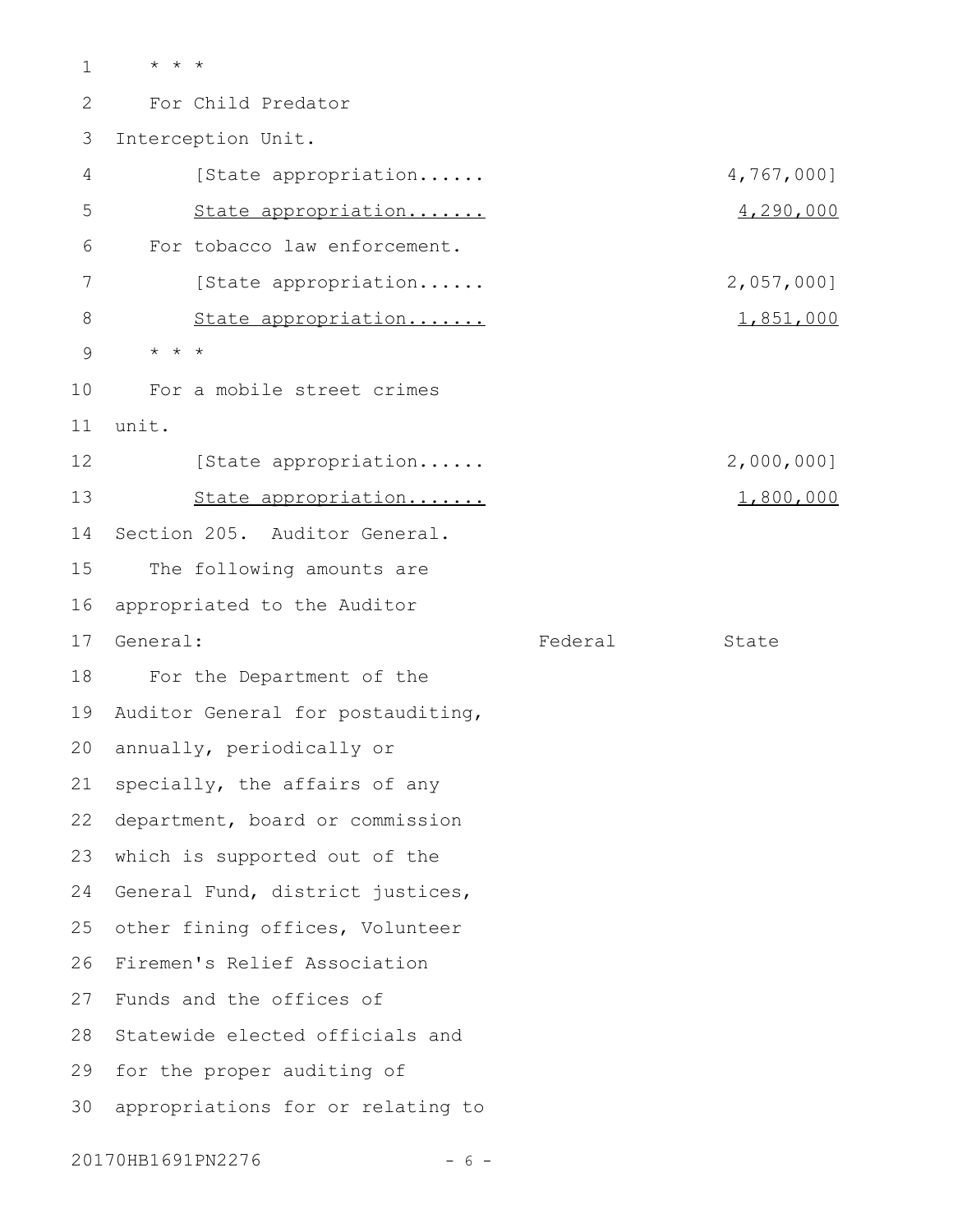1 public assistance, including any 2 Federal sums supplementing such 3 appropriations. [State appropriation...... 40,136,000] State appropriation....... 36,122,000 For the Board of Claims. [State appropriation...... 1,822,000] State appropriation....... 1,640,000 9 Section 206. Treasury Department. The following amounts are appropriated to the Treasury 12 Department: Tederal State For general government operations of the Treasury Department including the 16 administration of Article XIII.1 17 of the act of April 9, 1929 (P.L.343, No.176), known as The Fiscal Code. 19 [State appropriation...... 36,990,000] State appropriation....... 33,291,000 For the Board of Finance and Revenue. [State appropriation...... 2,956,000] State appropriation....... 2,660,000 \* \* \* 26 For information technology modernization. 28 [State appropriation...... 1,870,000] State appropriation....... 1,683,000 4 5 6 7 8 10 11 13 14 15 18 20 21 22 23 24 25 27 29 30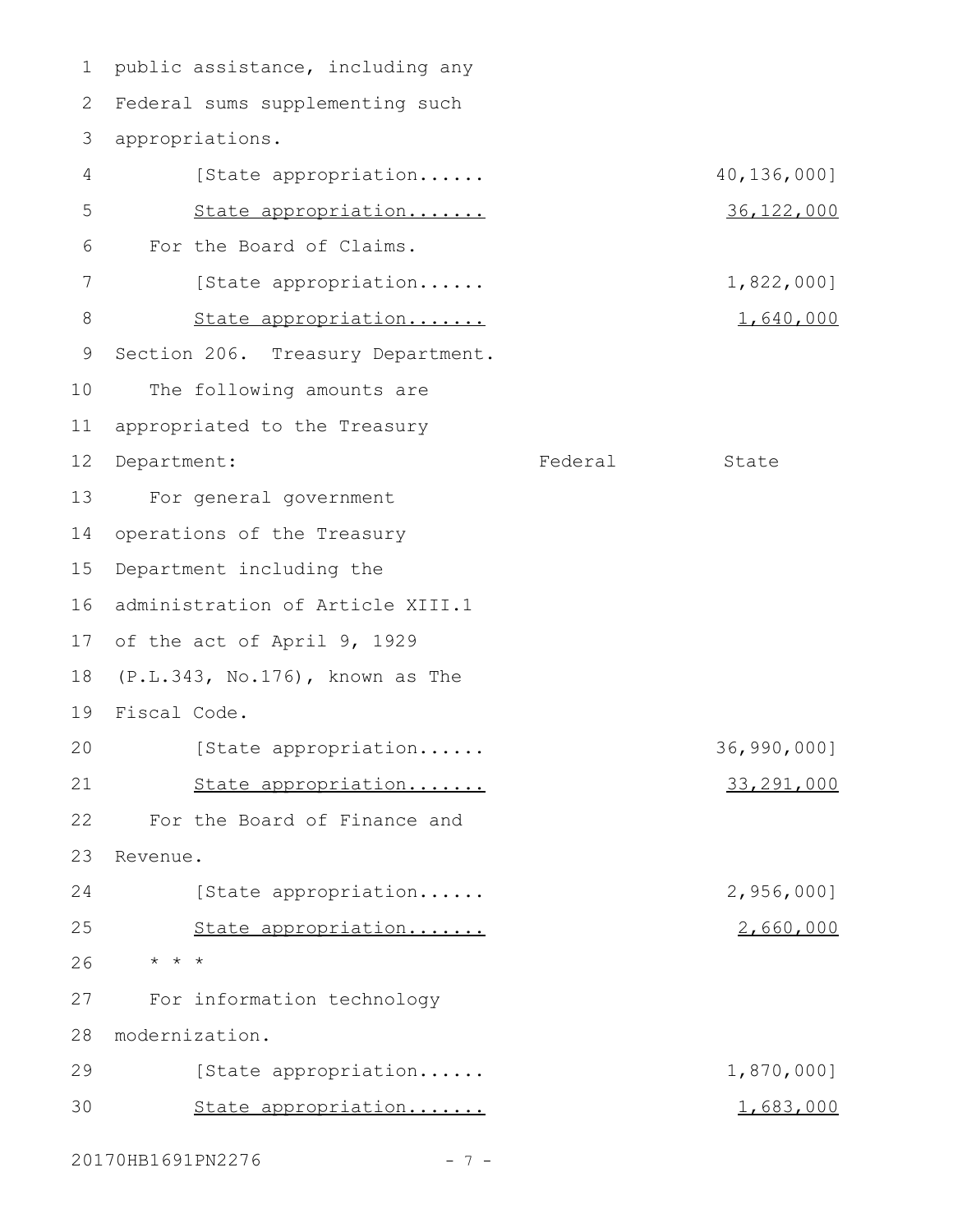\* \* \* Section 208. Department of Agriculture. The following amounts are appropriated to the Department of Agriculture: The State State State State State State State State State State For general government operations of the Department of Agriculture. [State appropriation...... 31,110,000] State appropriation....... 27,999,000 \* \* \* Section 209. Department of Community and Economic Development. The following amounts are appropriated to the Department of Community and Economic 16 Development: Tederal State For general government operations of the Department of 19 Community and Economic 20 Development. [State appropriation...... 16,300,000] State appropriation....... 14,670,000 \* \* \* For the Center for Local 25 Government Services. [State appropriation...... 4,132,000] State appropriation....... 3,719,000 \* \* \* For the Office of Open Records. 301 2 3 4 5 6 7 8 9 10 11 12 13 14 15 17 18 21 22 23 24 26 27 28 29

20170HB1691PN2276 - 8 -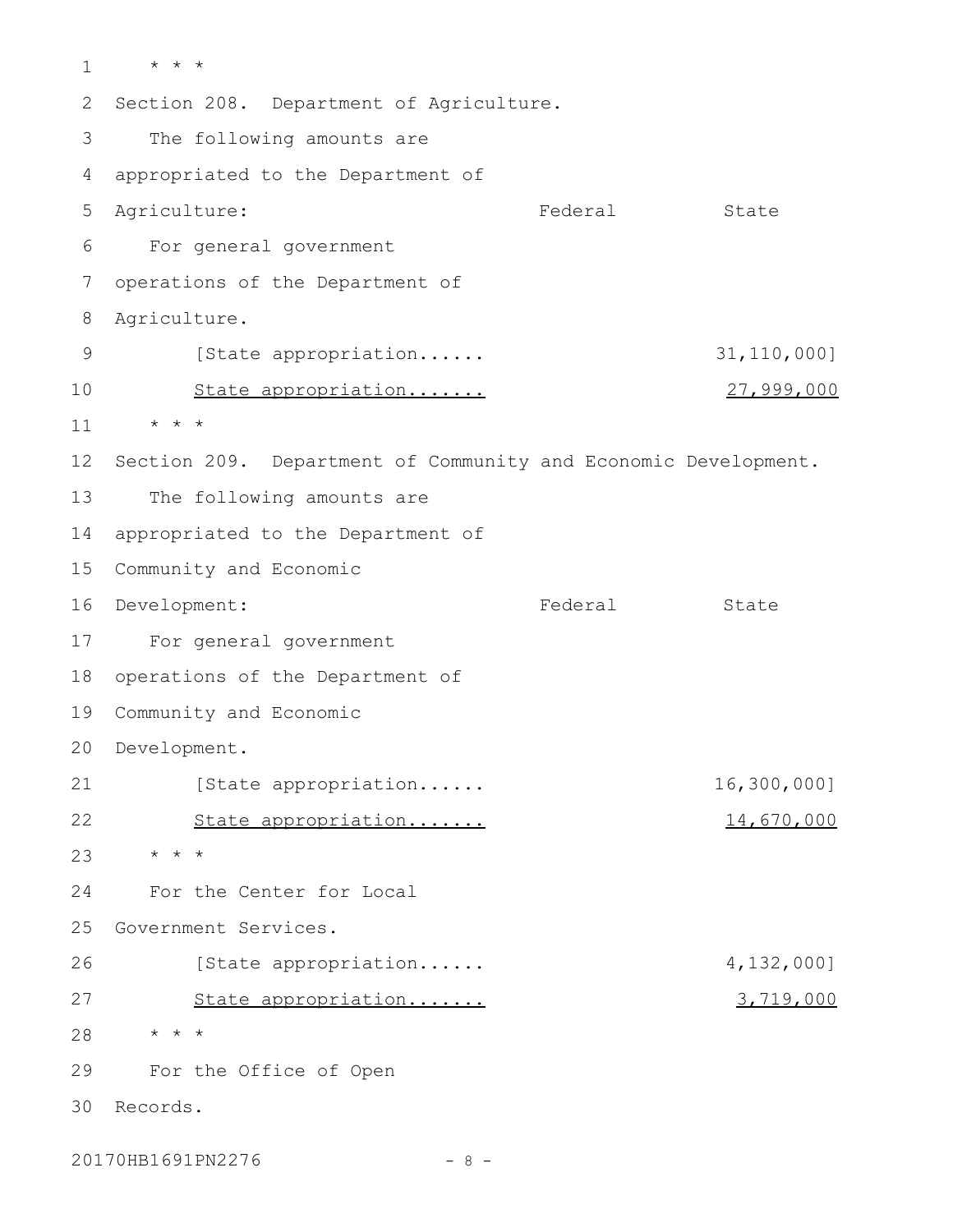[State appropriation...... 2,915,000] State appropriation....... 2,623,000 For the Office of International Business Development. [State appropriation...... 5,800,000] State appropriation....... 5,220,000 \* \* \* For the prevention of military 10 base realignment and closure. [State appropriation...... 550,000] State appropriation....... 495,000 \* \* \* Section 211. Department of Conservation and Natural Resources. The following amounts are 16 appropriated to the Department of Conservation and Natural 18 Resources: Tederal State For general government 19 20 operations of the Department of 21 Conservation and Natural 22 Resources. [State appropriation...... 20,489,000] State appropriation....... 18,440,000 \* \* \* For State parks operations. [State appropriation...... 51,171,000] State appropriation....... 46,054,000 For State forests operations 30 and forest pest management. 1 2 3 4 5 6 7 8 9 11 12 13 14 15 17 23 24 25 26 27 28 29

20170HB1691PN2276 - 9 -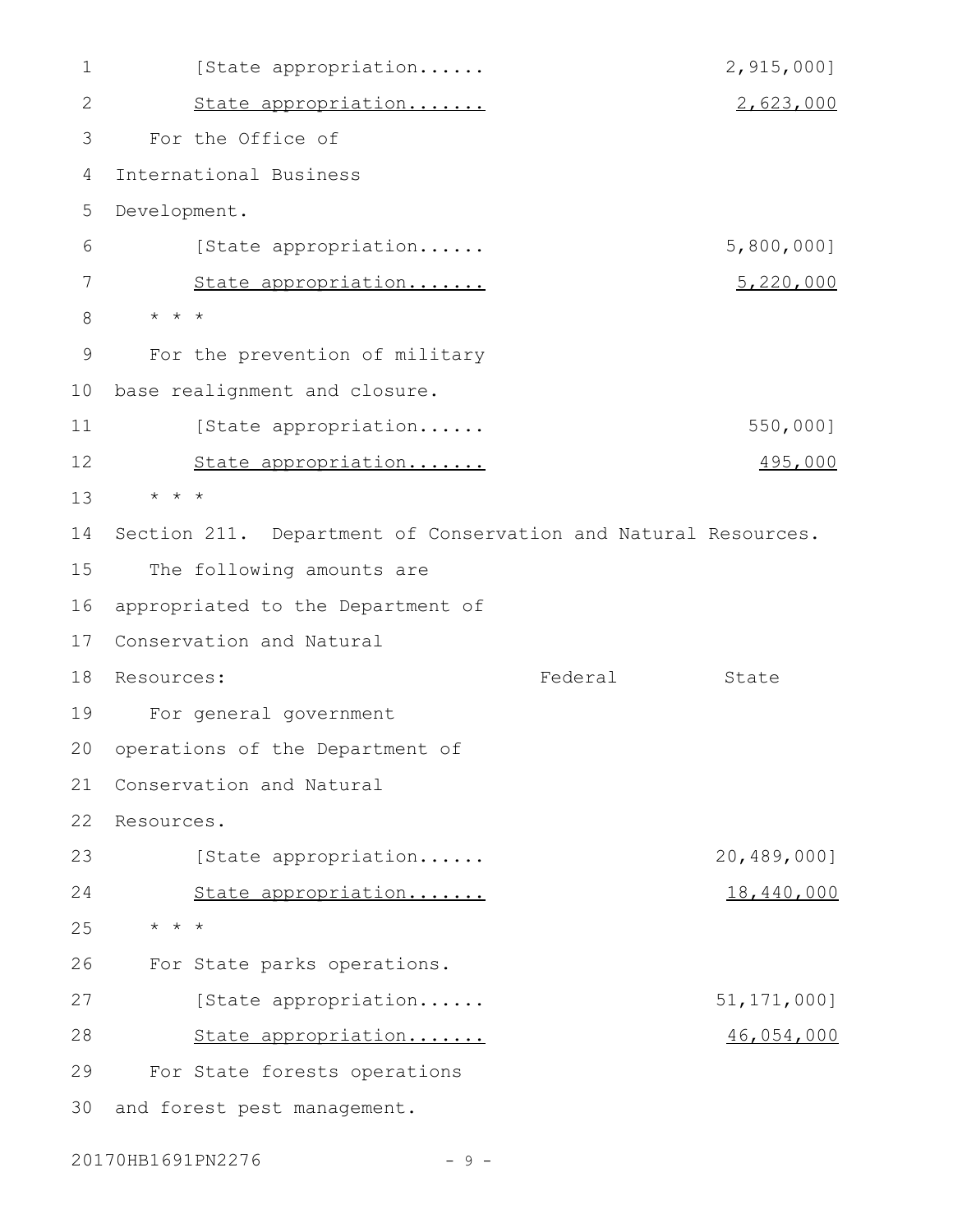| 1  | [State appropriation                         | 22,742,000]    |
|----|----------------------------------------------|----------------|
| 2  | State appropriation                          | 20,468,000     |
| 3  | $\star$ $\star$ $\star$                      |                |
| 4  | Section 212. Department of Criminal Justice. |                |
| 5  | The following amounts are                    |                |
| 6  | appropriated to the Department of            |                |
| 7  | Criminal Justice:<br>Federal                 | State          |
| 8  | For general government                       |                |
| 9  | operations of the Department of              |                |
| 10 | Criminal Justice.                            |                |
| 11 | [State appropriation                         | 48,569,000]    |
| 12 | State appropriation                          | 46, 141, 000   |
| 13 | $\star$ $\star$ $\star$                      |                |
| 14 | For inmate education and                     |                |
| 15 | training.                                    |                |
| 16 | [State appropriation                         | 42,456,000]    |
| 17 | State appropriation                          | 40, 333, 000   |
| 18 | $\star$ $\star$ $\star$                      |                |
| 19 | For the State correctional                   |                |
| 20 | institutions.                                |                |
| 21 | [State appropriation                         | 1,953,694,000] |
| 22 | State appropriation                          | 1,856,009,000  |
| 23 | $\star$ $\star$ $\star$                      |                |
| 24 | For State field supervision.                 |                |
| 25 | [State appropriation                         | 126,568,000]   |
| 26 | State appropriation                          | 120,240,000    |
| 27 | For Board of Probation and                   |                |
| 28 | Parole.                                      |                |
| 29 | [State appropriation                         | 11,285,000]    |
| 30 | State appropriation                          | 10,721,000     |
|    |                                              |                |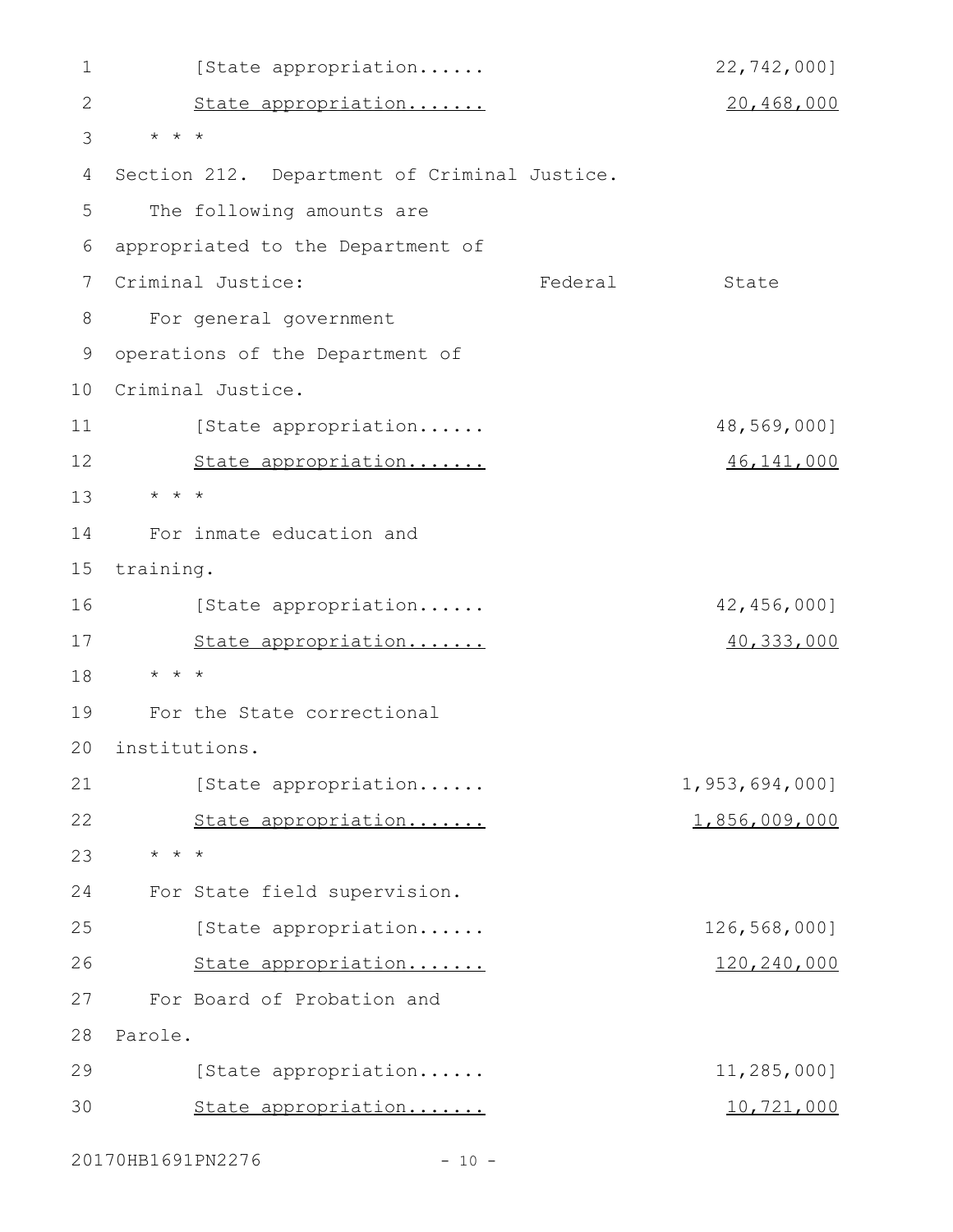For the State Sexual Offenders Assessment Board. [State appropriation...... 6,397,000] State appropriation....... 6,077,000 For Office of Victim Advocate. [State appropriation...... 2,371,000] State appropriation....... 2,252,000 \* \* \* 9 Section 214. Department of Drug and Alcohol Programs. The following amounts are 11 appropriated to the Department of 12 Drug and Alcohol Programs: Tederal State For general government operations of the Department of Drug and Alcohol Programs. [State appropriation...... 1,495,000] State appropriation....... 1,345,000 \* \* \* 19 Section 215. Department of Education. The following amounts are 21 appropriated to the Department of 22 Education: Tederal State For general government 23 operations of the Department of Education. [State appropriation...... 26,143,000] State appropriation....... 23,529,000 \* \* \* For safe schools advocate. [State appropriation...... 372,000] 1 2 3 4 5 6 7 8 10 13 14 15 16 17 18 20 24 25 26 27 28 29 30

20170HB1691PN2276 - 11 -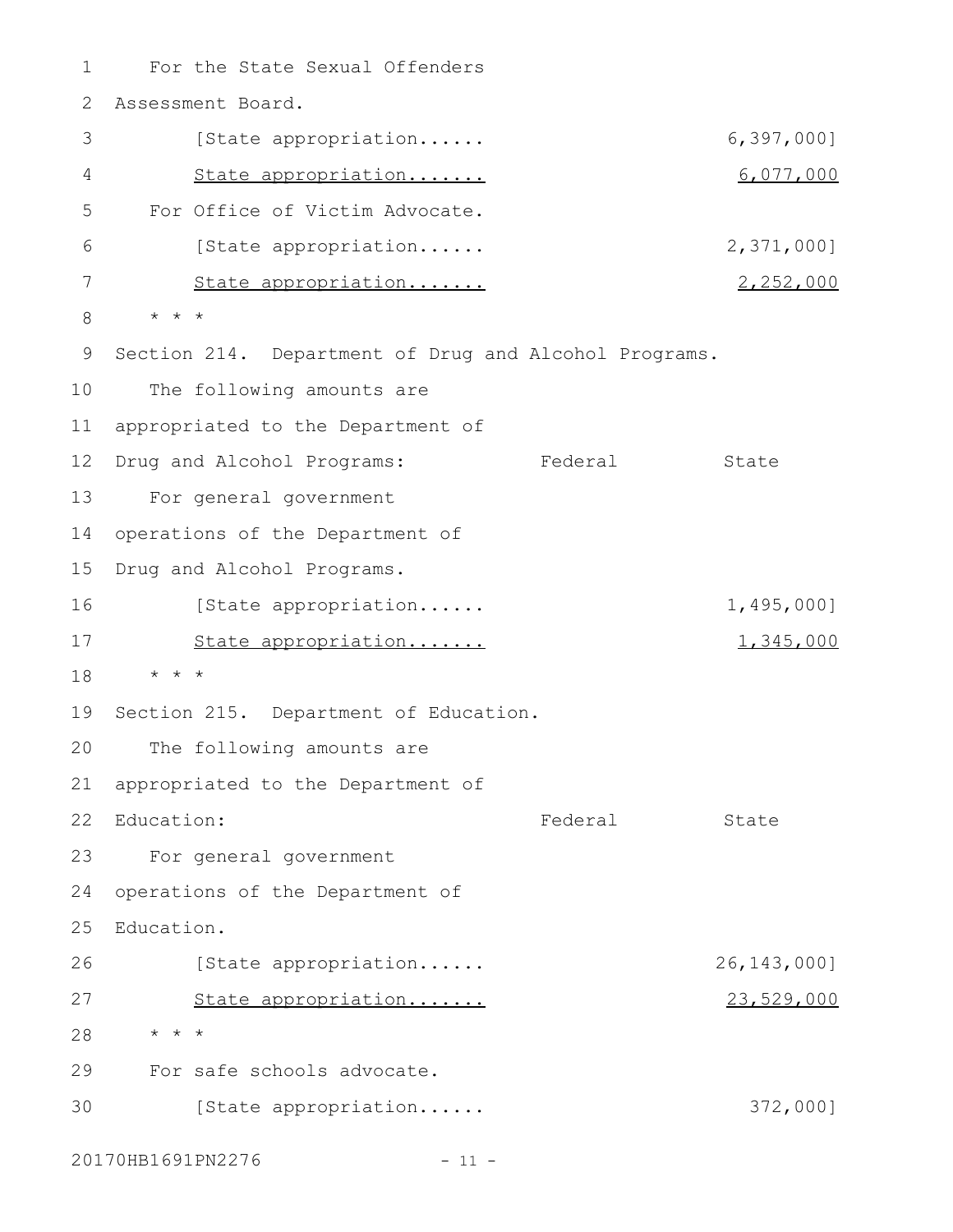| $\mathbf 1$ | State appropriation                                  | 335,000       |
|-------------|------------------------------------------------------|---------------|
| 2           | For information and technology                       |               |
| 3           | improvement.                                         |               |
| 4           | [State appropriation                                 | 3,740,000]    |
| 5           | State appropriation                                  | 3,366,000     |
| 6           | $\star$ $\star$ $\star$                              |               |
| 7           | For the State Library,                               |               |
| 8           | providing reference services and                     |               |
| 9           | administering aid to public                          |               |
| 10          | libraries.                                           |               |
| 11          | [State appropriation                                 | 1,866,000]    |
| 12          | State appropriation                                  | 1,679,000     |
| 13          | $\star$ $\star$ $\star$                              |               |
| 14          | For programs of education and                        |               |
| 15          | training at youth development                        |               |
| 16          | centers and the monitoring of                        |               |
| 17          | programs of education and                            |               |
| 18          | training provided to incarcerated                    |               |
| 19          | juveniles.                                           |               |
| 20          | [State appropriation                                 | $8,286,000$ ] |
| 21          | State appropriation                                  | 7,457,000     |
| 22          | $\star$ $\star$ $\star$                              |               |
| 23          | Section 219. Department of Environmental Protection. |               |
| 24          | The following amounts are                            |               |
| 25          | appropriated to the Department of                    |               |
| 26          | Environmental Protection:<br>Federal                 | State         |
| 27          | For general government                               |               |
| 28          | operations of the Department of                      |               |
| 29          | Environmental Protection.                            |               |
| 30          | [State appropriation                                 | 13,394,000]   |

20170HB1691PN2276 - 12 -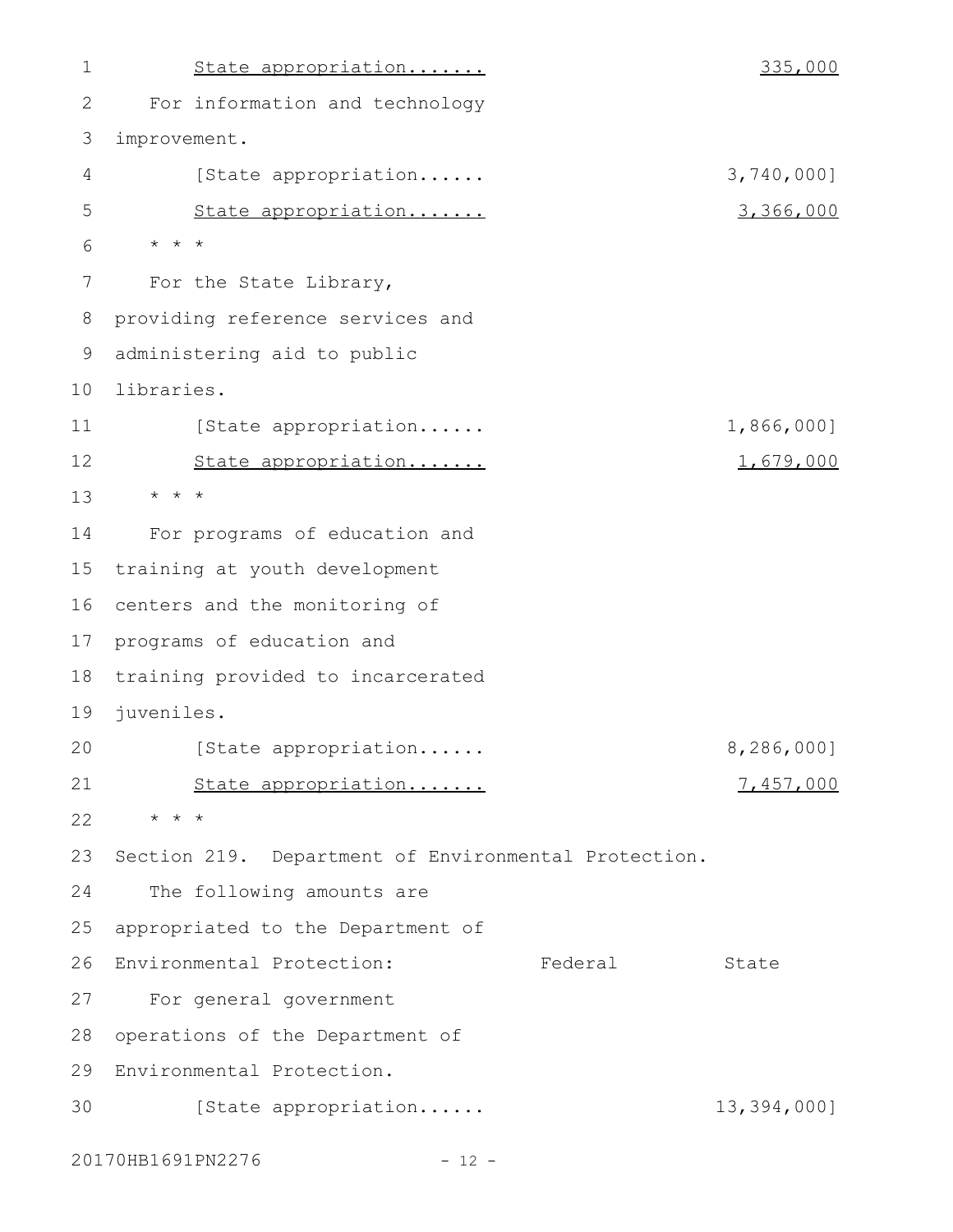State appropriation....... 12,055,000 For environmental program management. [State appropriation...... 29,688,000] State appropriation....... 26,719,000 \* \* \* For the Chesapeake Bay Agricultural Source Abatement. [State appropriation...... 2,535,000] State appropriation....... 2,281,000 \* \* \* For environmental protection 13 operations. [State appropriation...... 90,128,000] State appropriation....... 81,115,000 \* \* \* For the black fly control 18 project. [State appropriation...... 3,357,000] State appropriation....... 3,021,000 For West Nile virus and Zika 22 virus control. [State appropriation...... 5,239,000] State appropriation....... 4,715,000 \* \* \* 25 26 Section 220. Department of General Services. The following amounts are 28 appropriated to the Department of Federal State For general government 301 2 3 4 5 6 7 8 9 10 11 12 14 15 16 17 19  $20$ 21 23 24 27 29 General Services:

20170HB1691PN2276 - 13 -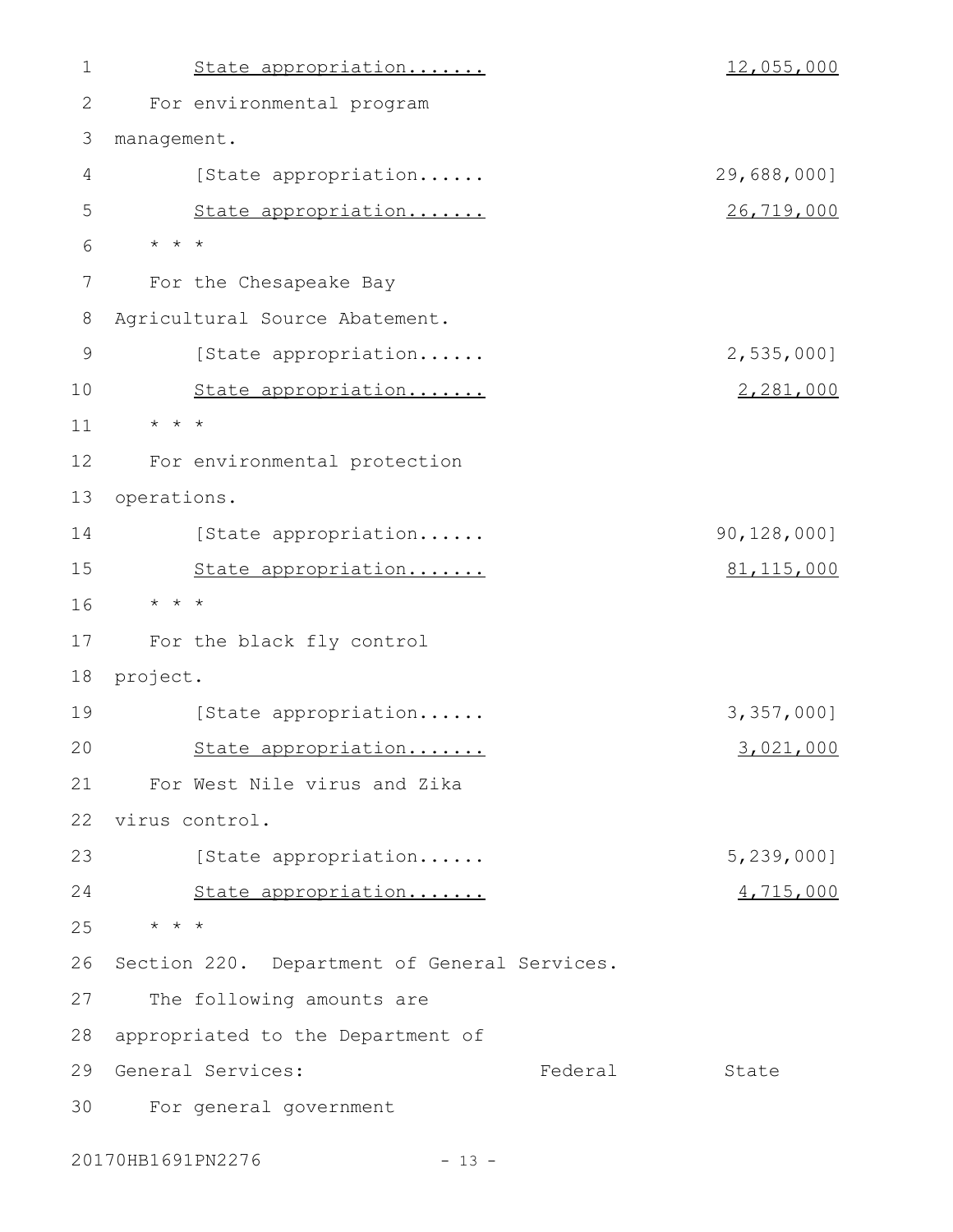1 operations of the Department of 2 General Services. [State appropriation...... 51,589,000] State appropriation....... 46,430,000 For administration and operation of the Capitol Police. [State appropriation...... 12,093,000] State appropriation....... 10,884,000 \* \* \* 9 10 Section 221. Department of Health. The following amounts are 12 appropriated to the Department of Federal State For general government 15 operations of the Department of 16 Health. [State appropriation...... 22,271,000] State appropriation....... 20,044,000 \* \* \* For quality assurance. [State appropriation...... 22,647,000] State appropriation....... 20,382,000 \* \* \* For health innovation. [State appropriation...... 911,000] State appropriation....... 820,000 \* \* \* For vital statistics. [State appropriation...... 5,362,000] State appropriation....... 4,826,000 3 4 5 6 7 8 11 13 Health: 14 17 18 19 20 21 22 23 24 25 26 27 28 29 30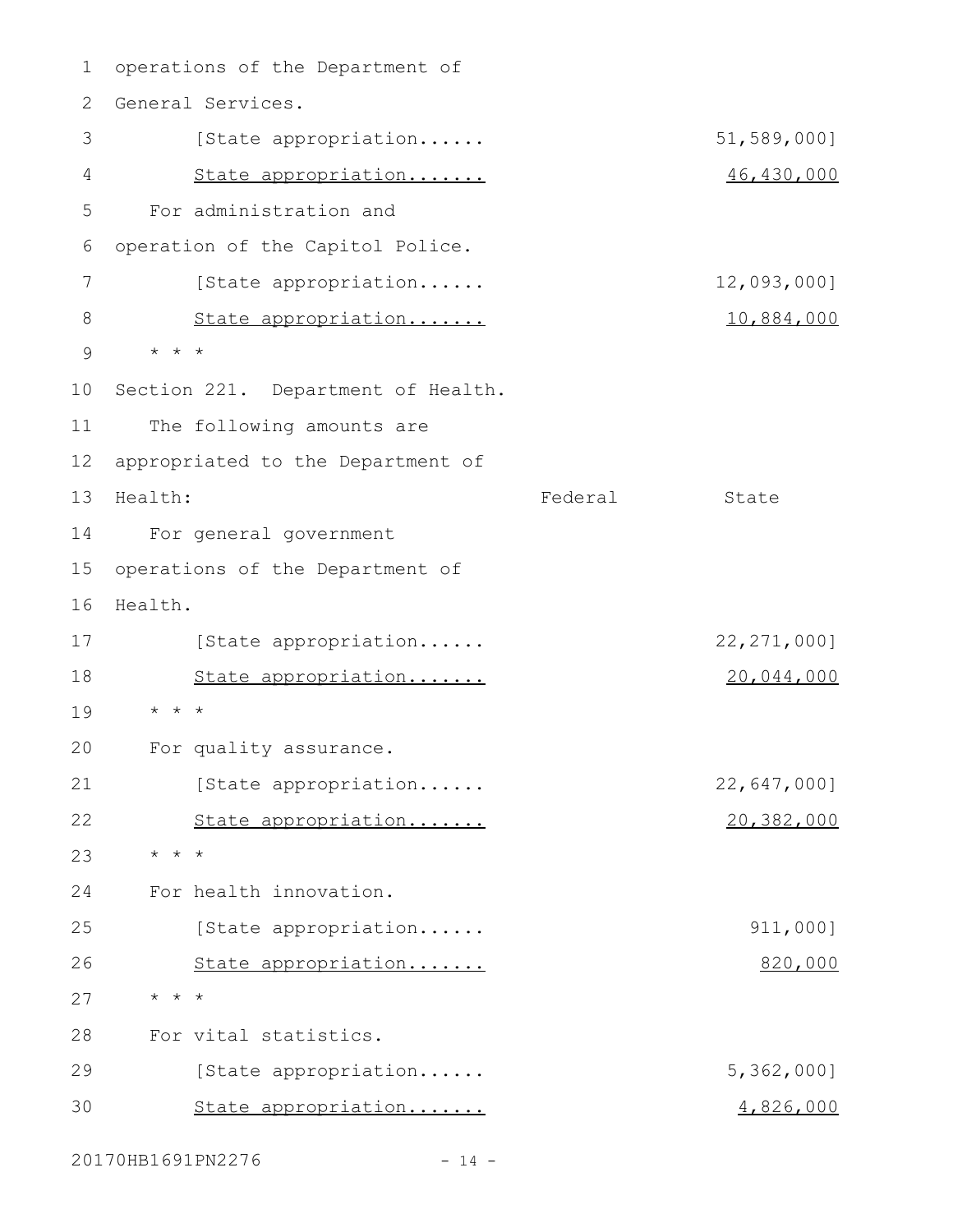\* \* \* For the State Laboratory. [State appropriation...... 3,497,000] State appropriation....... 3,147,000 \* \* \* For the State health care centers. [State appropriation...... 10,381,000] State appropriation....... 9,343,000 \* \* \* Section 222. Department of Human Services. The following amounts are appropriated to the Department of 14 Human Services: The State State State For general government 16 operations of the Department of 17 Human Services. [State appropriation...... 95,345,000] State appropriation....... 85,810,000 \* \* \* For information systems. [State appropriation...... 80,655,000] State appropriation....... 72,589,000 \* \* \* For Statewide operations 26 related to county administration 27 of the public assistance and medical assistance programs. 28 [State appropriation...... 47,314,000] State appropriation....... 42,583,000 1 2 3 4 5 6 7 8 9 10 11 12 13 15 18 19  $20$ 21 22 23 24 25 29 30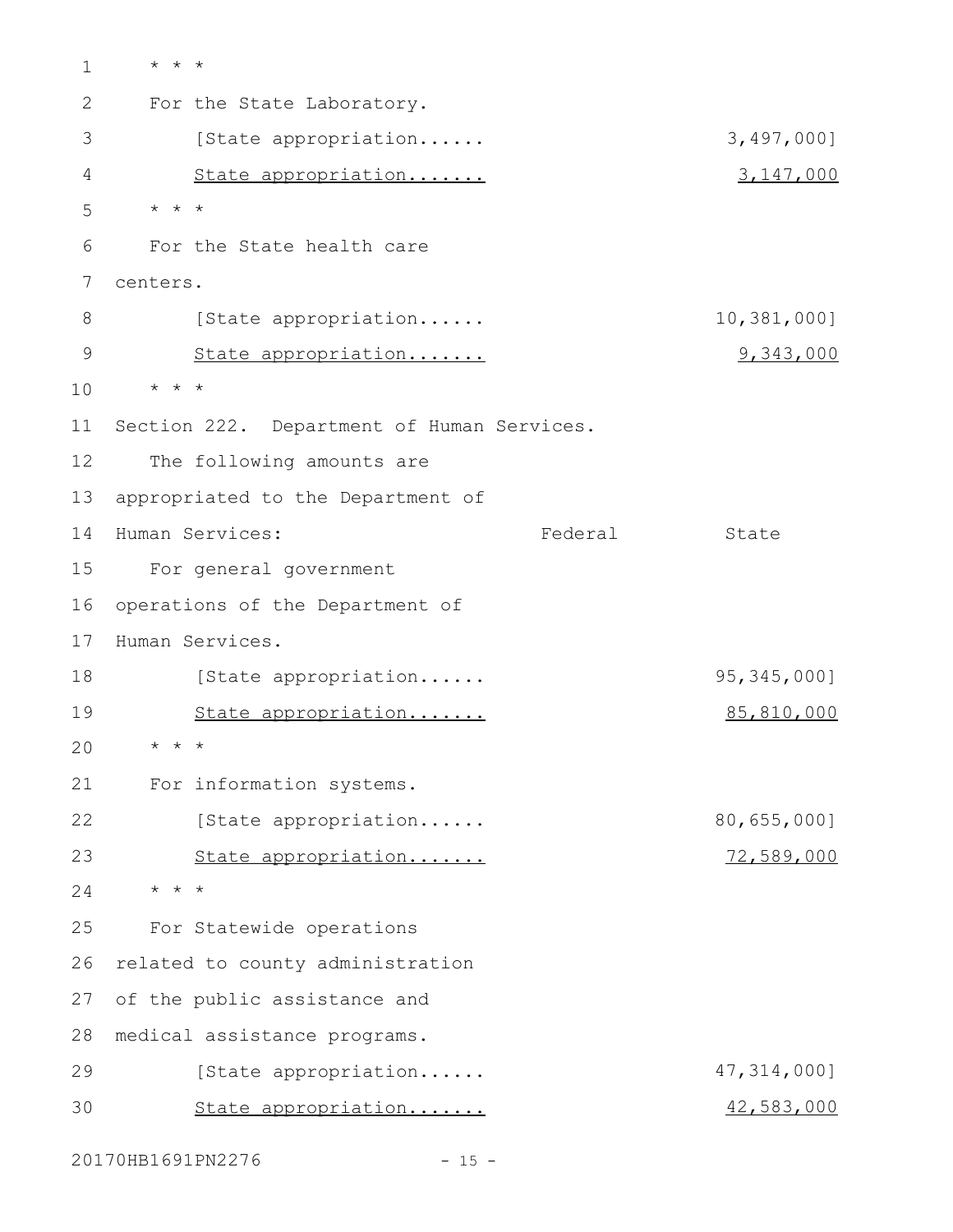\* \* \* For county assistance office 3 operations related to administration of the public 4 assistance and medical assistance programs. [State appropriation...... 287,571,000] State appropriation....... 258,814,000 \* \* \* For children's health insurance administration. [State appropriation...... 592,000] State appropriation....... 533,000 \* \* \* For child support enforcement. [State appropriation...... 16,546,000] State appropriation....... 14,891,000 \* \* \* For New Directions. [State appropriation...... 22,051,000] State appropriation....... 19,846,000 \* \* \* For youth development institutions and forestry camps. [State appropriation...... 59,154,000] State appropriation....... 53,239,000 \* \* \* For mental health services, 29 including grants to counties or 30 other county-based human services 1 2 5 6 7 8 9 10 11 12 13 14 15 16 17 18 19 20 21 22 23 24 25 26 27 28

20170HB1691PN2276 - 16 -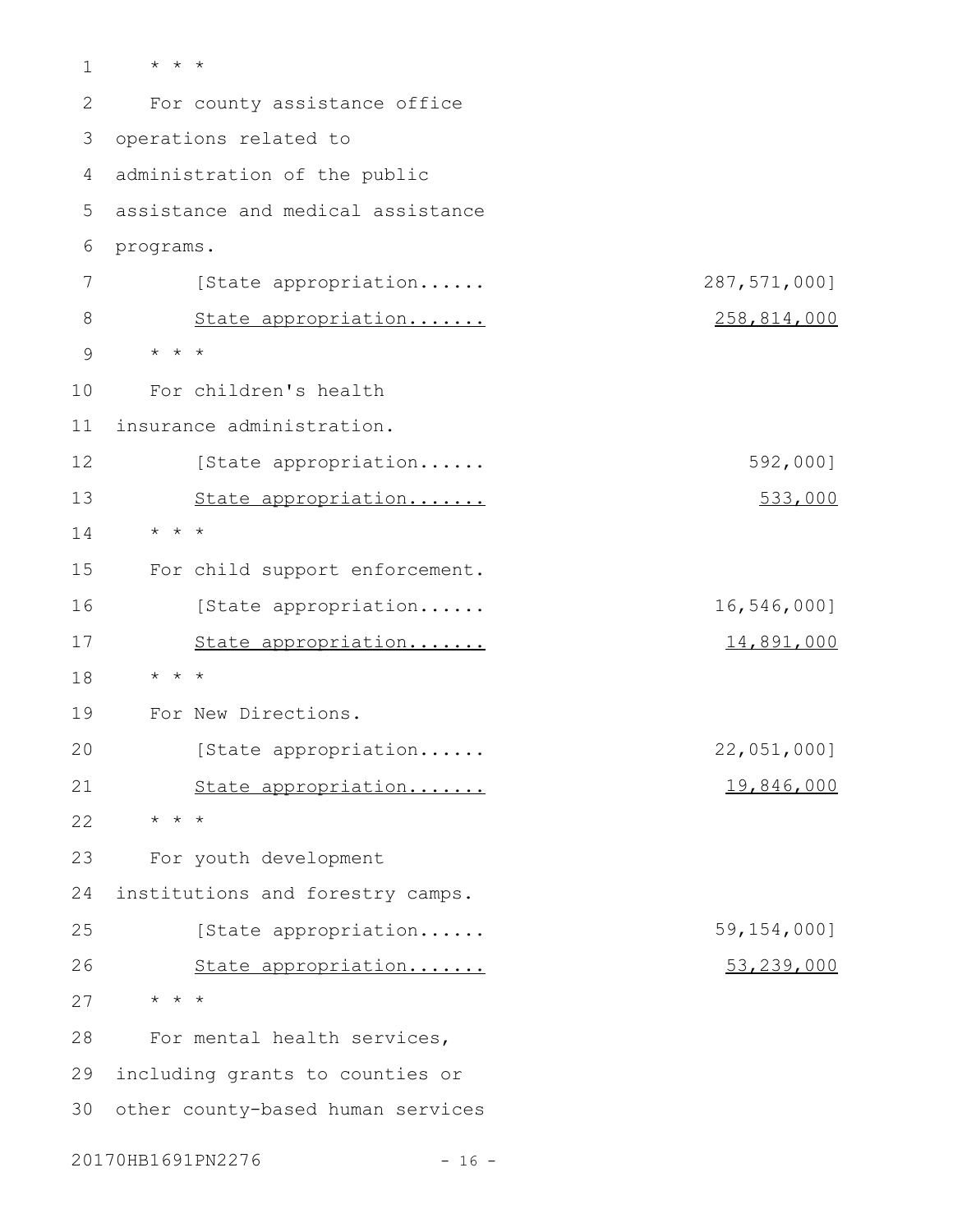included under the Human Services 2 Block Grant Program, exclusive of capital improvements. 3 [State appropriation...... 769,429,000] State appropriation....... 730,958,000 \* \* \* For intellectual disabilities - State centers. [State appropriation...... 130,649,000] State appropriation....... 124,117,000 \* \* \* 12 Section 224. Department of Labor and Industry. The following amounts are appropriated to the Department of Labor and Industry: The Rederal State For general government operations of the Department of 18 Labor and Industry. [State appropriation...... 13,053,000] State appropriation....... 11,748,000 \* \* \* For occupational and industrial safety. [State appropriation...... 4,893,000] State appropriation....... 4,404,000 \* \* \* Section 225. Department of Military and Veterans Affairs. The following sums are 29 appropriated to the Department of 30 Military and Veterans Affairs: Federal State 1 4 5 6 7 8 9 10 11 13 14 15 16 17 19 20 21 22 23 24 25 26 27 28

20170HB1691PN2276 - 17 -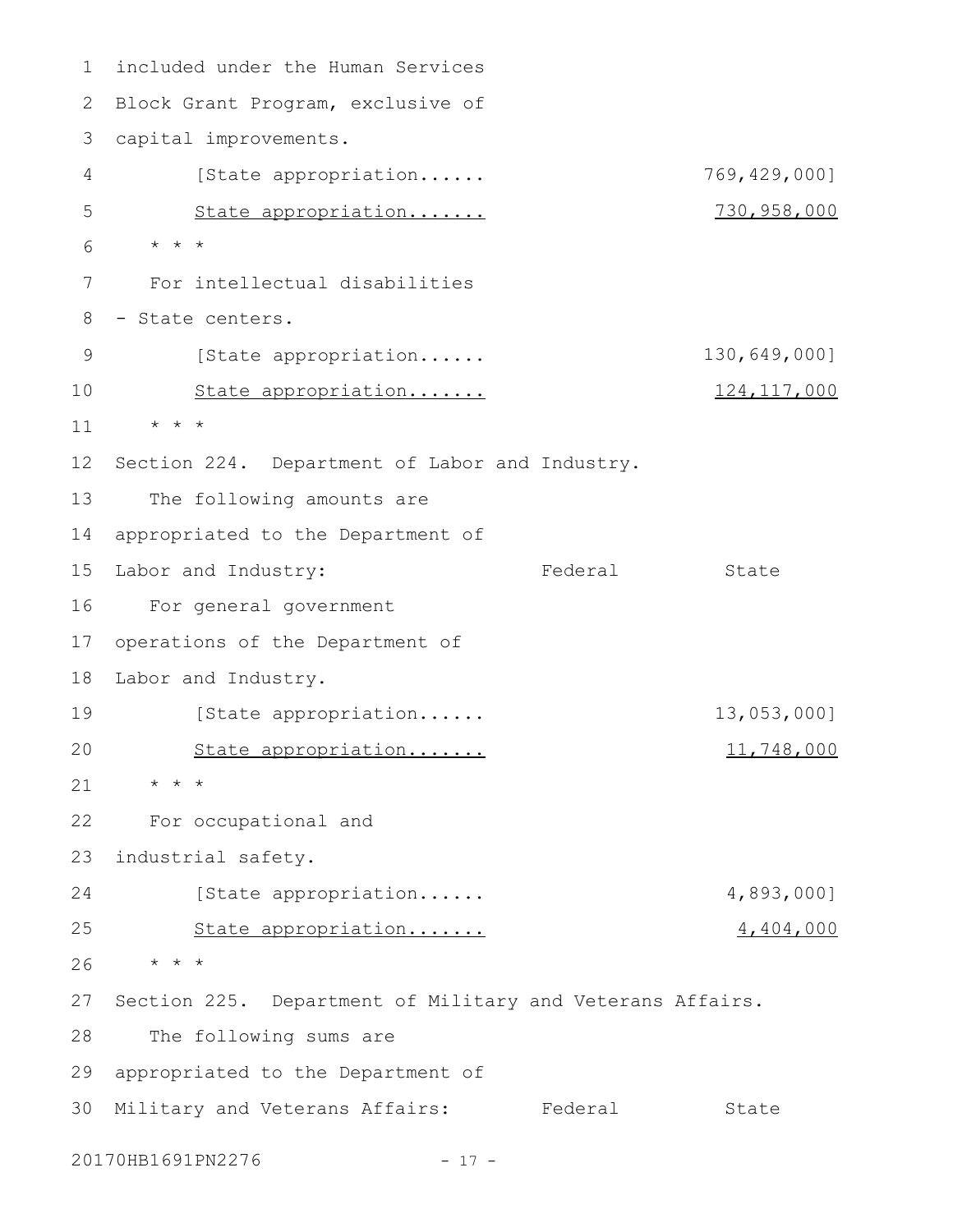For general government operations of the Department of Military and Veterans Affairs. [State appropriation...... 23,441,000] State appropriation....... 21,097,000 \* \* \* For the operation and maintenance of the veterans homes. [State appropriation...... 99,576,000] State appropriation....... 94,597,000 \* \* \* Section 226. Department of Revenue. The following amounts are appropriated to the Department of Revenue: State State State State State State State State State State State State For general government operations of the Department of 19 Revenue. [State appropriation...... 140,360,000] State appropriation....... 126,324,000 For technology and process modernization. [State appropriation...... 5,000,000] State appropriation....... 4,500,000 \* \* \* Section 227. Department of State. The following amounts are appropriated to the Department of Federal State 1 2 3 4 5 6 7 8 9 10 11 12 13 14 15 16 Revenue: 17 18  $20$ 21 22 23 24 25 26 27 28 29 30 State:

20170HB1691PN2276 - 18 -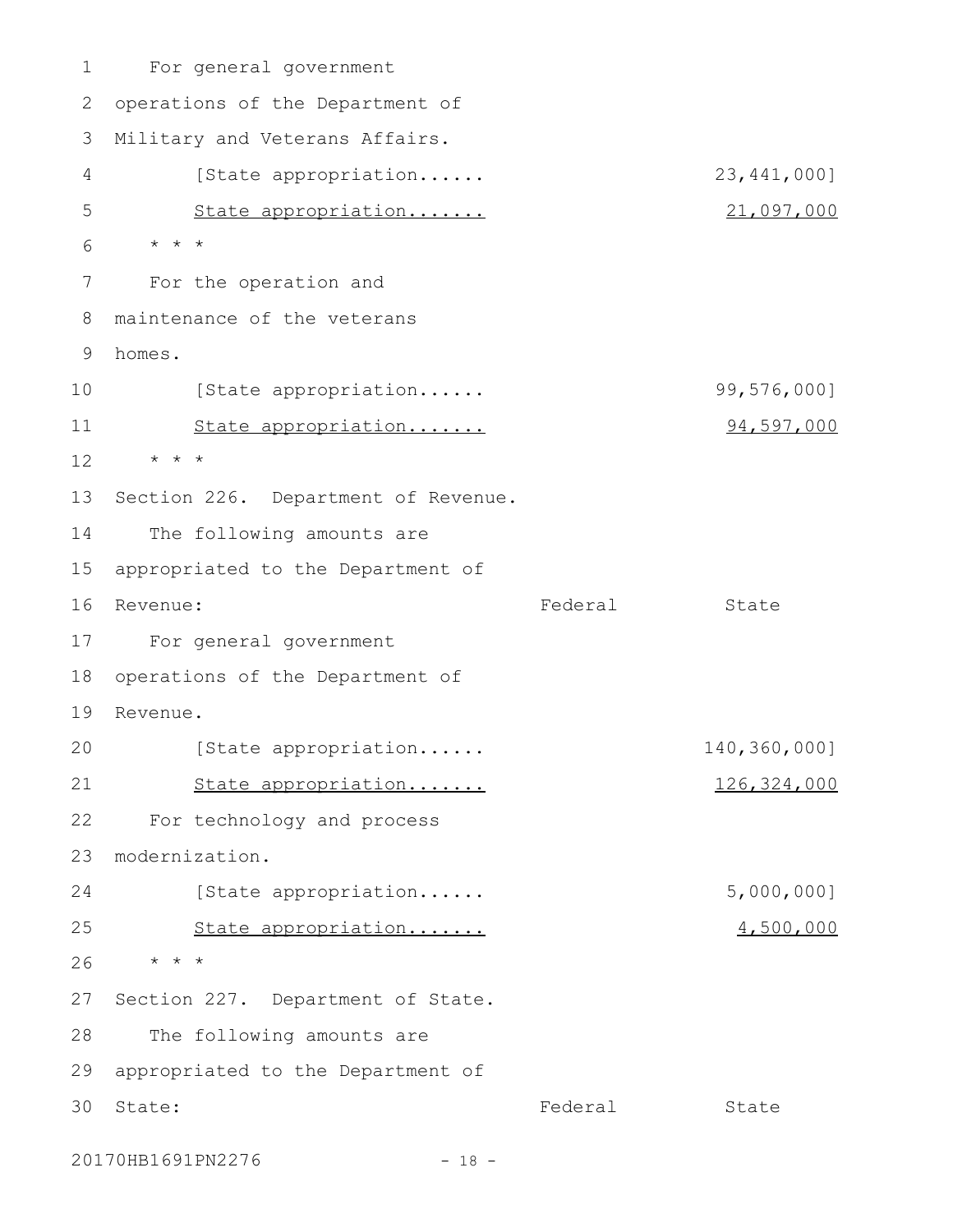For general government 2 operations of the Department of 3 State. [State appropriation...... 3,694,000] State appropriation....... 3,325,000 \* \* \* For the Statewide uniform registry of electors. [State appropriation...... 4,107,000] State appropriation....... 3,696,000 For voter registration and 12 education programs. [State appropriation...... 486,000] State appropriation....... 437,000 For lobbying disclosure. [State appropriation...... 288,000] State appropriation....... 259,000 \* \* \* 19 Section 229. Pennsylvania State Police. The following amounts are appropriated to the Pennsylvania 22 State Police: The State State State State For general government operations of the Pennsylvania State Police. [State appropriation...... 229,637,000] State appropriation....... 218,155,000 \* \* \* For law enforcement 30 information technology. 1 4 5 6 7 8 9 10 11 13 14 15 16 17 18 20 21 23 24 25 26 27 28 29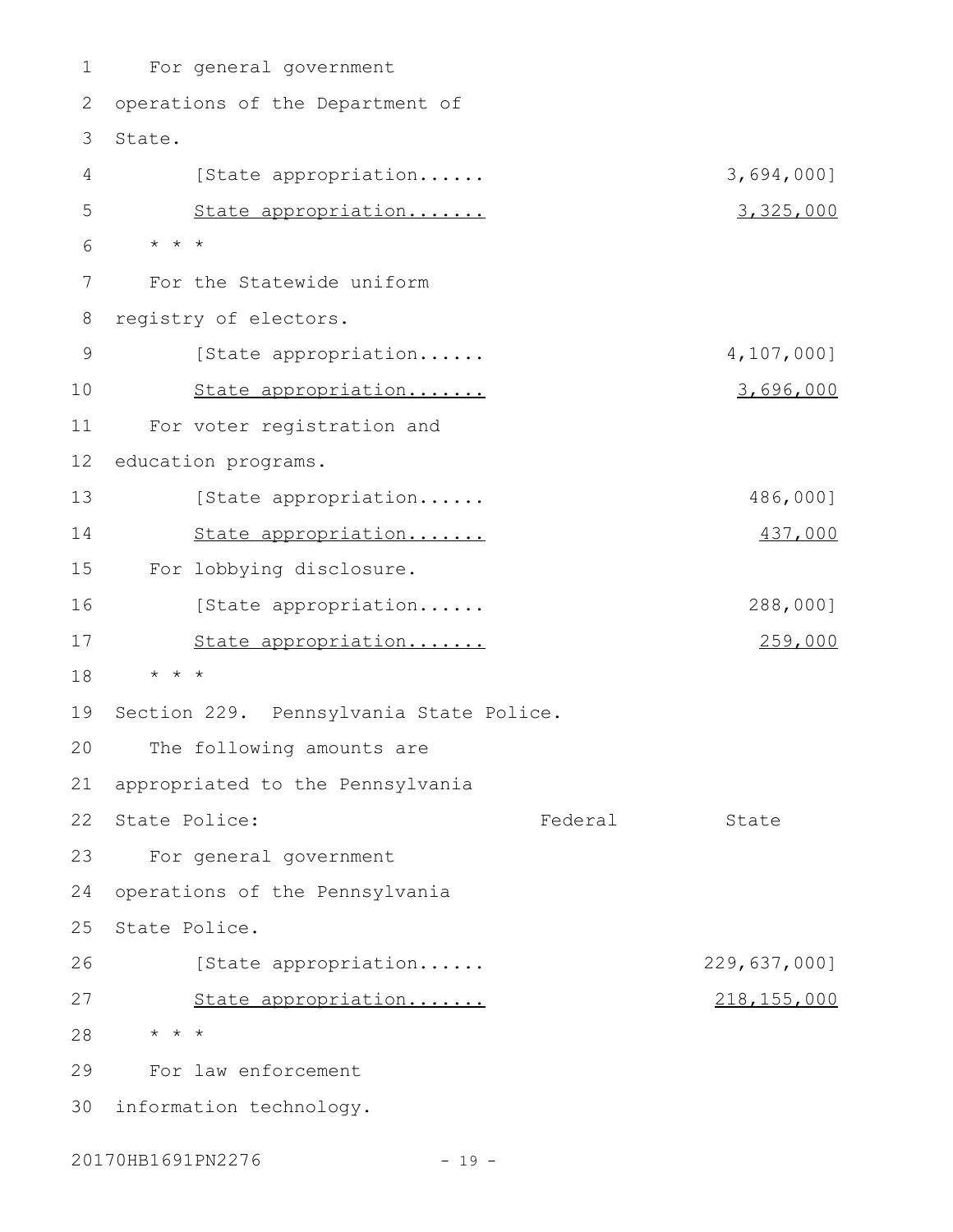[State appropriation...... 6,899,000] State appropriation....... 6,554,000 For the Statewide Public Safety Radio System. [State appropriation...... 12,981,000] State appropriation....... 12,332,000 \* \* \* For an Automated Fingerprint 9 Identification System (AFIS). [State appropriation...... 885,000] State appropriation....... 841,000 12 Section 231. Pennsylvania Emergency Management Agency. The following amounts are appropriated to the Pennsylvania Emergency Management Agency: Federal State For general government operations of the Pennsylvania Emergency Management Agency. [State appropriation...... 10,855,000] State appropriation....... 9,769,000 \* \* \* For the Office of the State Fire Commissioner. [State appropriation...... 2,456,000] State appropriation....... 2,210,000 \* \* \* Section 232. Pennsylvania Historical and Museum Commission. The following amounts are appropriated to the Pennsylvania 30 Historical and Museum Commission: Federal State 1 2 3 4 5 6 7 8 10 11 13 14 15 16 17 18 19 20 21 22 23 24 25 26 27 28 29

20170HB1691PN2276 - 20 -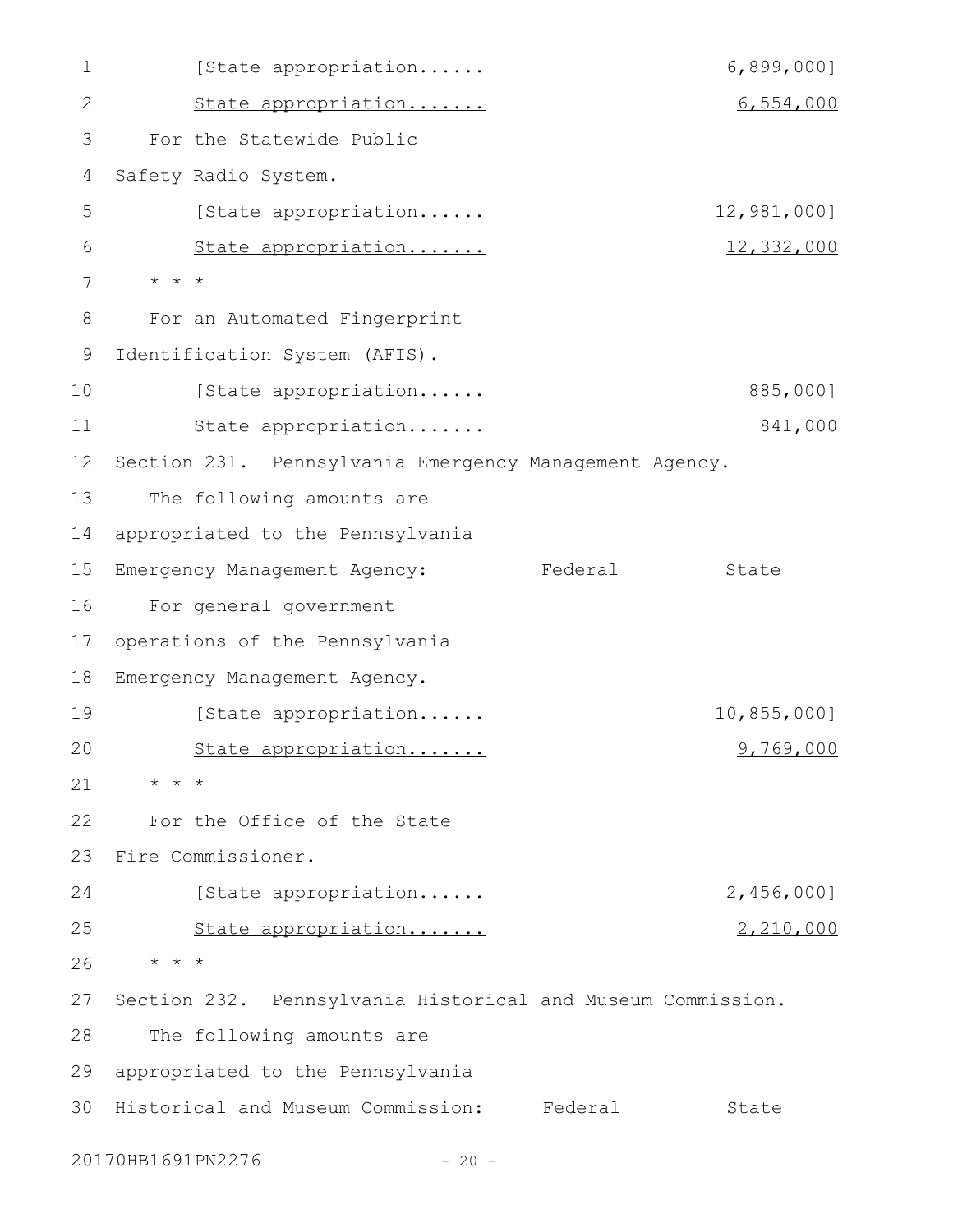For general government 2 operations of the Pennsylvania 3 Historical and Museum Commission. [State appropriation...... 18,821,000] State appropriation....... 16,939,000 \* \* \* 7 Section 234. Environmental Hearing Board. The following amounts are appropriated to the Environmental 9 10 Hearing Board: The State State State Rederal State For the Environmental Hearing 11 12 Board. [State appropriation...... 2,354,000] State appropriation....... 2,119,000 15 Section 236. Health Care Cost Containment Council. The following amounts are appropriated to the Health Care 18 Cost Containment Council: Tederal State For the Health Care Cost 19 20 Containment Council. [State appropriation....... 2,752,000] State appropriation....... 2,477,000 23 Section 237. State Ethics Commission. The following amounts are appropriated to the State Ethics 26 Commission: Tederal State For the general government 28 operations of the State Ethics 29 Commission as allocated by 30 resolution adopted by a majority 1 4 5 6 8 13 14 16 17 21 22 24 25 27

20170HB1691PN2276 - 21 -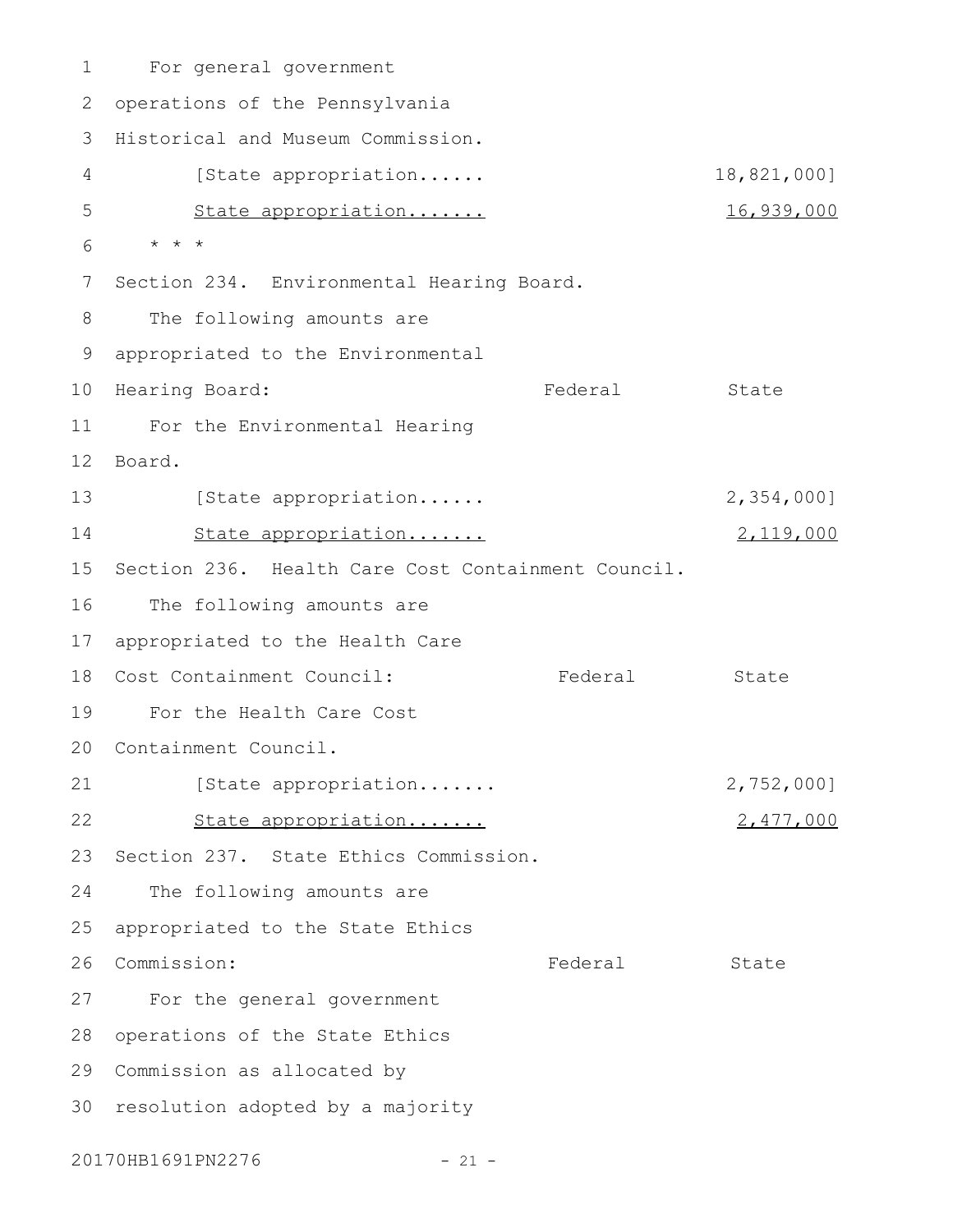of the members appointed to the 1 2 State Ethics Commission. [State appropriation...... 2,645,000] State appropriation....... 2,380,000 Section 261. Senate. The following amounts are appropriated to the Senate: Federal State For the salaries, wages and all necessary expenses for the following purposes: Salaries of Senators. [State appropriation....... 8,156,000] State appropriation....... 7,340,000 Salaries, wages and all necessary expenses of the 16 President of the Senate. [State appropriation....... 343,000] State appropriation....... 309,000 Salaries, wages and other personnel expenses of employees of 21 the Chief Clerk and all necessary 22 expenditures to be allocated and disbursed at the direction of the 24 President pro tempore. [State appropriation....... 2,847,000] State appropriation....... 2,562,000 Salaries, wages and other personnel expenses of employees of 29 the Senate and expenses of the 30 office of the President pro 3 4 5 6 7 8 9 10 11 12 13 14 15 17 18 19 20 23 25 26 27 28

20170HB1691PN2276 - 22 -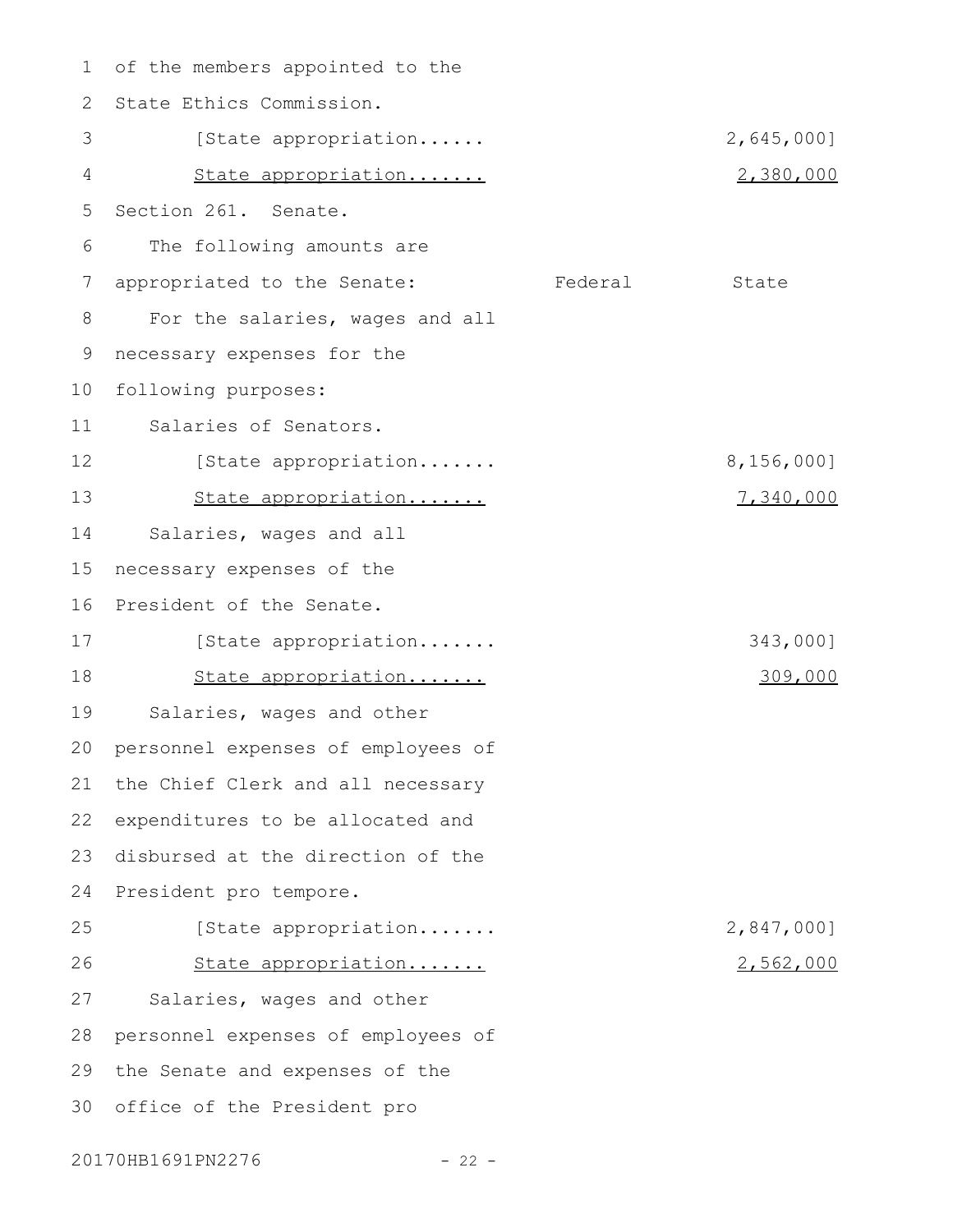1 tempore, including member lodging rental, to be disbursed at the direction of the President pro tempore. 2 3 4

[State appropriation....... 12,873,000] State appropriation....... 11,586,000 Incidental expenses for payment of salaries, wages, other personnel expenses, maintenance and other expenses of the Senate. [State appropriation....... 3,105,000] State appropriation....... 2,794,000 The above appropriations for incidental expenses shall be paid prior to the payment of such expenses on warrant of the State Treasurer in favor of the Chief Clerk upon the presentation of requisitions for the same provided that the total amount of requisitions for advancements, 22 less the total amount of expenditures made as certified by such officer to the State Treasurer, shall not exceed the amount of the bond of the officer having control of the disbursement from the funds advanced. Miscellaneous expenses: Mileage and expenses, Senators: In 5 6 7 8 9 10 11 12 13 14 15 16 17 18 19  $20$ 21 23 24 25 26 27 28 29 30

20170HB1691PN2276 - 23 -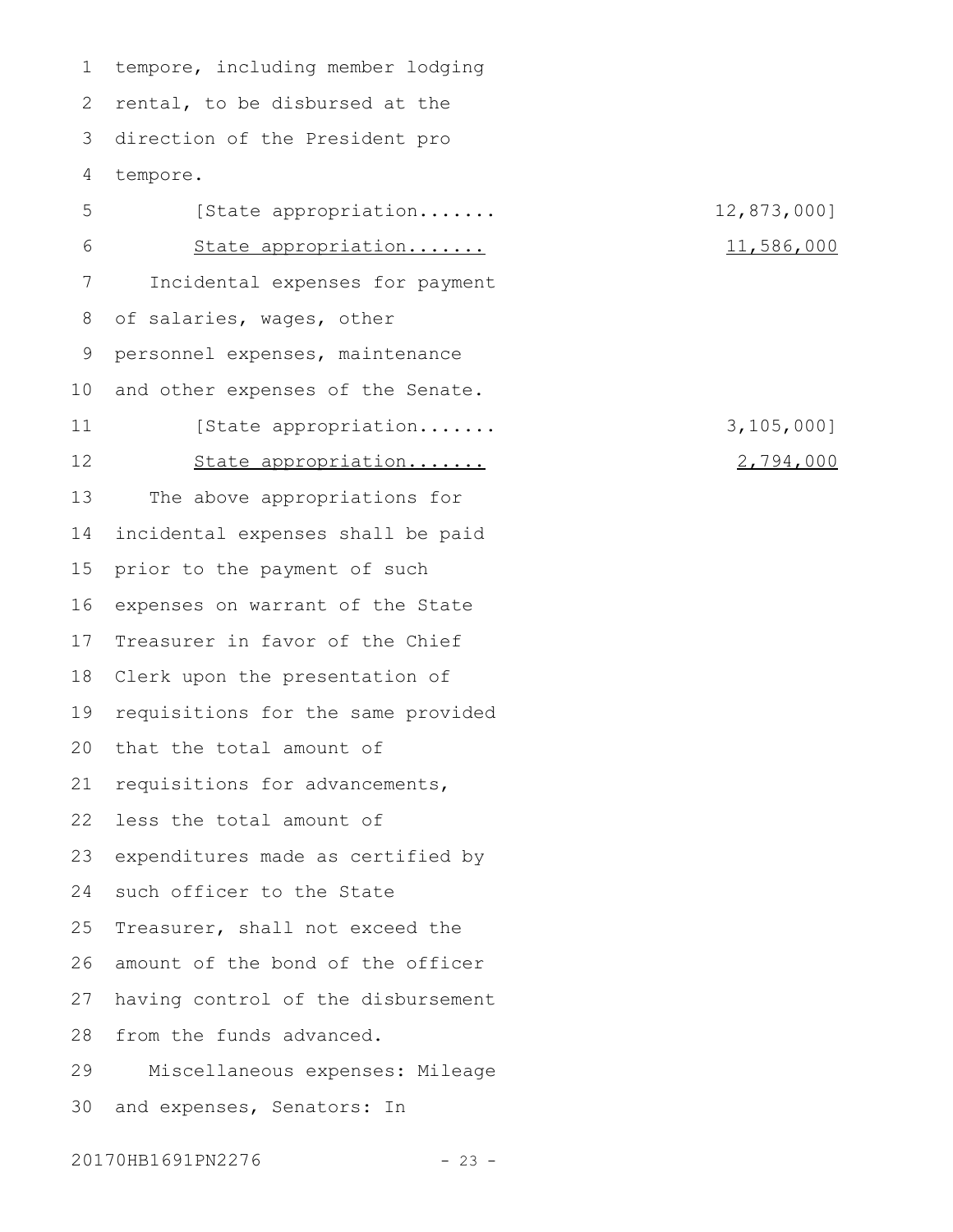addition to the annual allocation for expenses authorized by law for each member of the Senate, each member shall receive an annual allocation in an amount established by the Senate Committee on Management Operations for actual expenses incurred for lodging and meals while away from home on official legislative business, official postage and all other expenses incidental to legislative duties as provided for in the Financial Operating Rules of the Senate. Upon presentation of requisitions by the Chief Clerk for such expenses, such requisitions shall be paid on warrant of the State Treasurer directly to and in favor of the persons designated in such requisitions as entitled to receive such payments. [State appropriation....... 1,341,000] State appropriation....... 1,207,000 Legislative purchasing and expenses: For furniture, technology improvements, restorations, security 30 enhancements, North Office 1 2 3 4 5 6 7 8 9 10 11 12 13 14 15 16 17 18 19 20 21 22 23 24 25 26 27 28 29

20170HB1691PN2276 - 24 -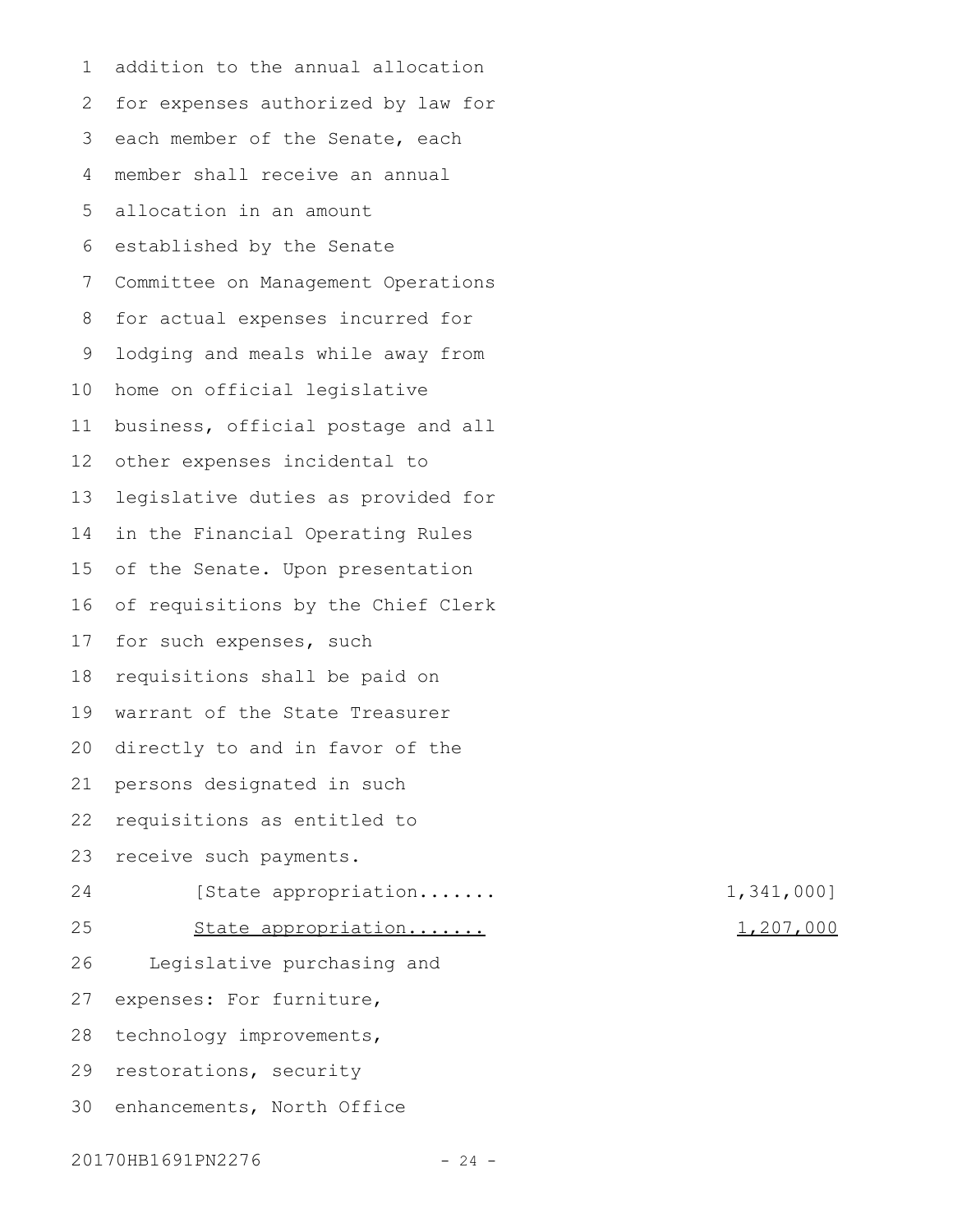Building modernization, equipment, 1

renovations, personnel expenses 2

and other expenses. 3

[State appropriation....... 7,200,000] State appropriation....... 6,480,000 Upon presentation of requisitions by the Chief Clerk against the appropriations for legislative purchasing and expenses, such shall be paid on warrant of the State Treasurer directly to and in favor of the persons designated in such requisitions as entitled to receive such payments. Expenses of the Committee on Appropriations (R) and the Committee on Appropriations (D): For investigating schools, colleges, universities, correctional institutions, mental hospitals, medical and surgical hospitals, homes and other institutions and agencies supported, in whole or in part, by appropriations from the State Treasury in analyzing reports, expenditures and the general operation and administration of the institutions and agencies, in 4 5 6 7 8 9 10 11 12 13 14 15 16 17 18 19 20 21 22 23 24 25 26 27 28 29 30

20170HB1691PN2276 - 25 -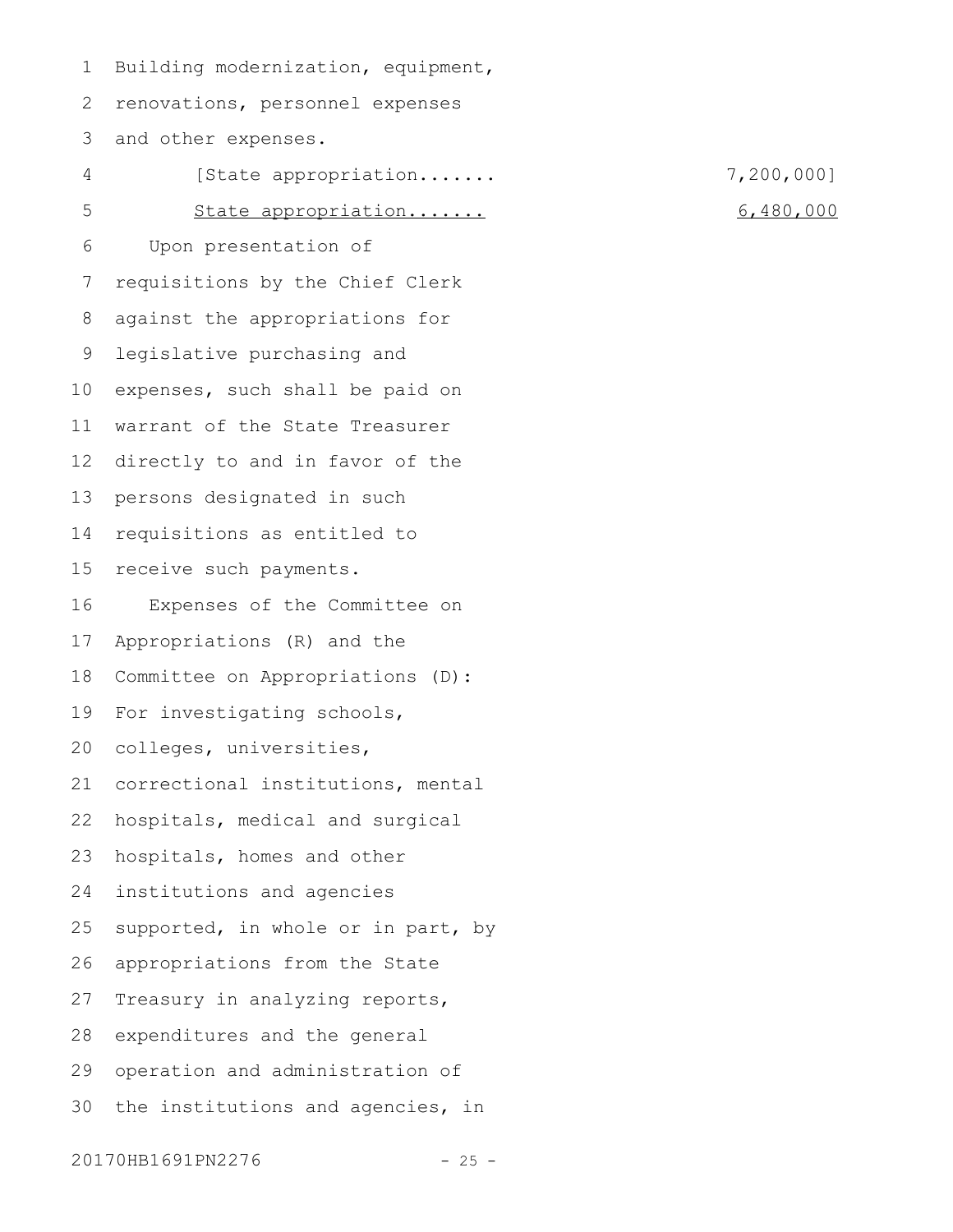examining and analyzing requests of the same and of the various departments, boards and commissions of the Commonwealth, and for the collection of data from other states, attending seminars and conferences and in cooperating and exchanging information with legislative budget and financial committees of other states, and for the necessary travel expenses, and all other expenses deemed necessary by the chairman (R) or the chairman (D), as appropriate, or for salary, wages and other personnel expenses deemed appropriate by the respective caucus staff administrator in compiling data and information connected with the work of the Senate in compiling comparative costs and other fiscal data and information for the use of the committee and the Senate during legislative sessions and during the interim between legislative sessions to the discharge of such duties. The committee, upon authorization of the majority chairman, shall have 1 2 3 4 5 6 7 8 9 10 11 12 13 14 15 16 17 18 19 20 21 22 23 24 25 26 27 28 29 30

20170HB1691PN2276 - 26 -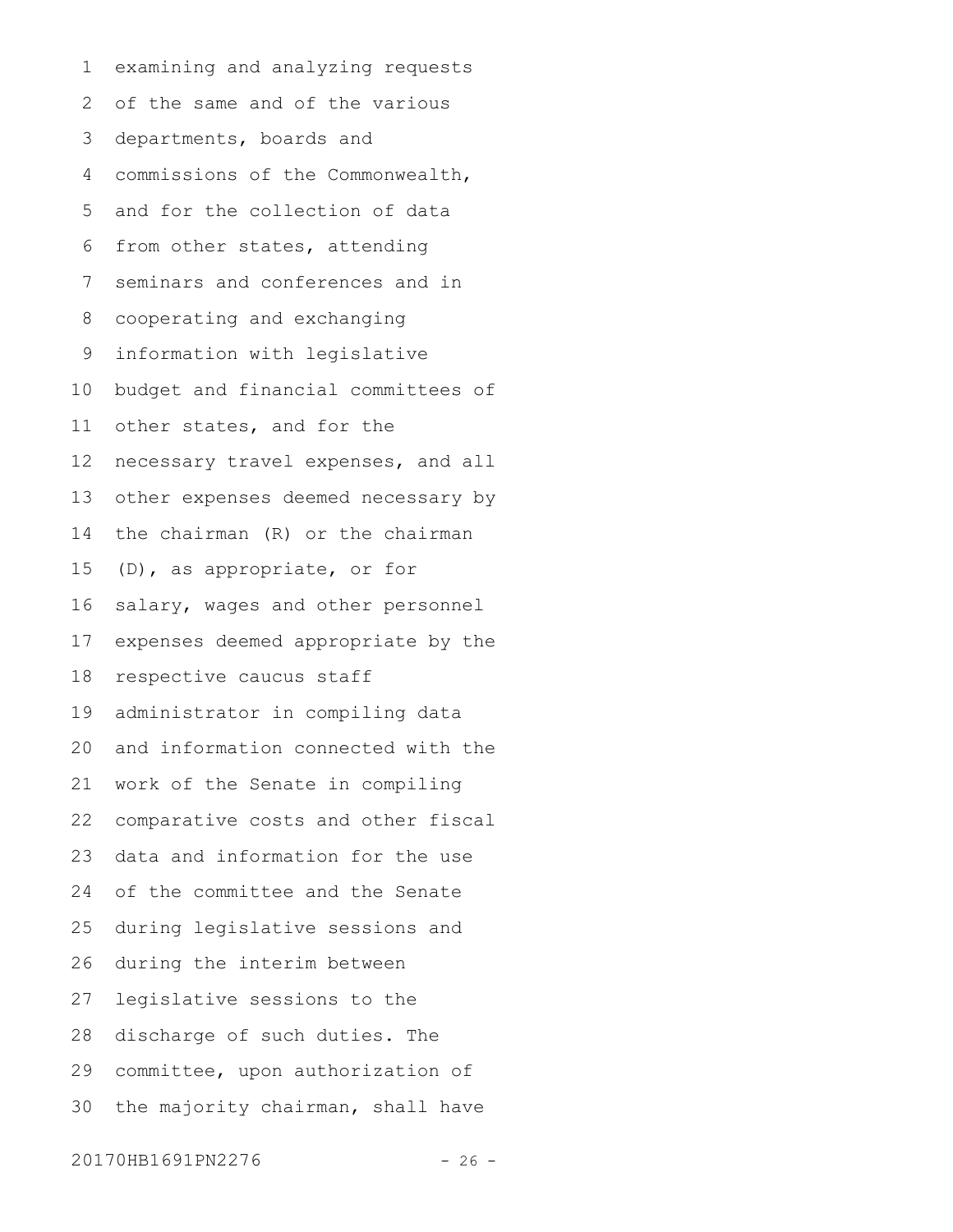the authority to examine and inspect all properties, equipment, facilities, files, records and accounts of any State office, department, institution, board, committee, commission or agency or any institution or agency supported, in whole or in part, by appropriation from the State Treasury and to administer oaths. The Committee on Appropriations may issue subpoenas under the hand and seal of the majority chairman to compel the attendance of witnesses and the production of any papers, books, accounts, documents and testimony touching matters properly being inquired into by the committee and to cause the deposition of witnesses either residing within or without the State to be taken in the manner prescribed by law for taking depositions in civil actions. Upon presentation of requisitions by the Chief Clerk for such expenses, such shall be paid on warrant of the State Treasurer directly to and in favor of the persons designated in such requisition as 1 2 3 4 5 6 7 8 9 10 11 12 13 14 15 16 17 18 19 20 21 22 23 24 25 26 27 28 29 30

20170HB1691PN2276 - 27 -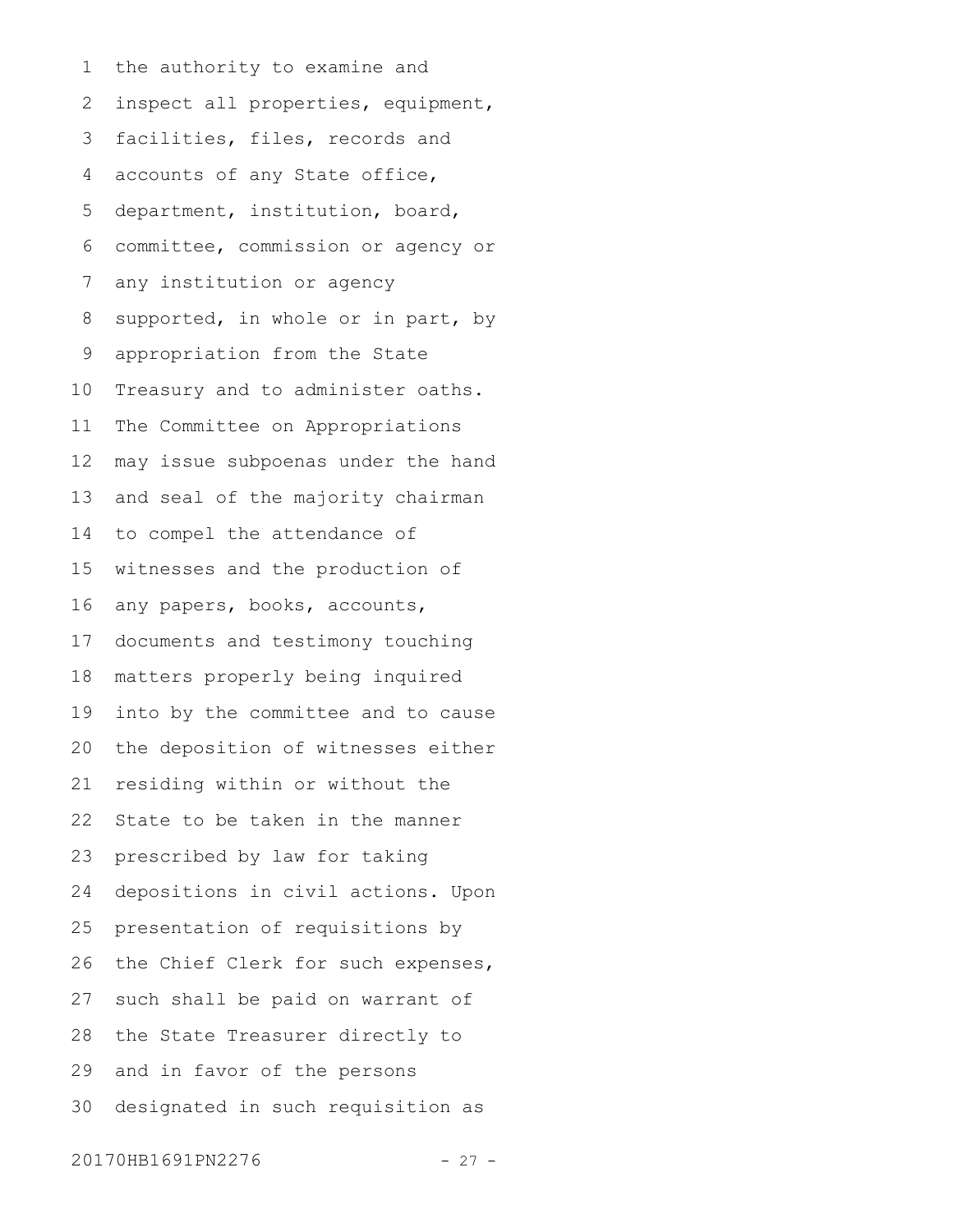entitled to receive such compensation or expenses. The sum appropriated shall be divided equally by the State Treasurer and shall be deposited in separate accounts for the Committee on Appropriations (R) and the Committee on Appropriations (D). [State appropriation....... 2,790,000] State appropriation....... 2,511,000 Caucus Operations Account (R) and the Caucus Operations Account (D): For payment of salaries, wages and all other incidental expenses incurred in hiring personnel and staff for services which, in the opinion of the Floor Leader (R) or the Floor Leader (D) as may be appropriate, may be required or arise during legislative sessions and during the interim between legislative sessions and for the payment of all other expenses, including member lodging rental, related to the performance of Senate duties and responsibilities. Upon presentation of requisitions by the Chief Clerk, such shall be paid on warrant of the State 1 2 3 4 5 6 7 8 9 10 11 12 13 14 15 16 17 18 19 20 21 22 23 24 25 26 27 28 29 30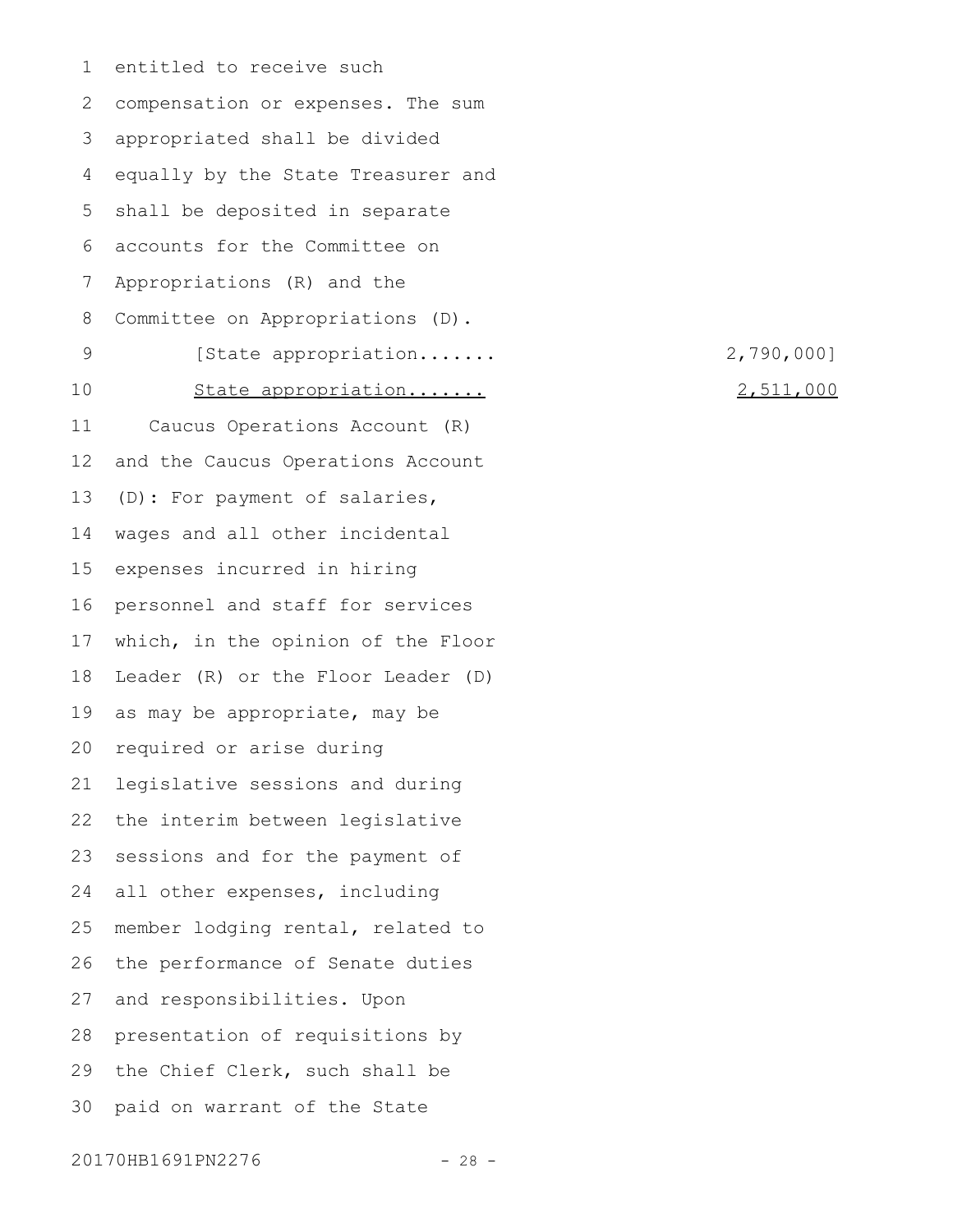Treasurer directly to and in favor of the persons designated in such requisition as entitled to receive such compensation or expenses. The entire sum appropriated shall be divided by the State Treasurer in amounts to be determined by a unanimous vote of the Executive Committee of the Senate Committee on Management Operations or in the absence of a unanimous vote of the Executive Committee then by a majority vote of the Senate Committee on Management Operations and such amounts shall be deposited into the Caucus Operations (R) and Caucus Operations (D) Accounts. [State appropriation....... 74,961,000] State appropriation....... 67,465,000 All appropriations made in this act or in any other fiscal year to any account of the minority caucus of the Senate remaining unexpended and unencumbered on the effective date of this part may be transferred by the Committee on Management Operations, by a vote of two-thirds of its members, in its discretion to such Senate 1 2 3 4 5 6 7 8 9 10 11 12 13 14 15 16 17 18 19  $20$ 21 22 23 24 25 26 27 28 29 30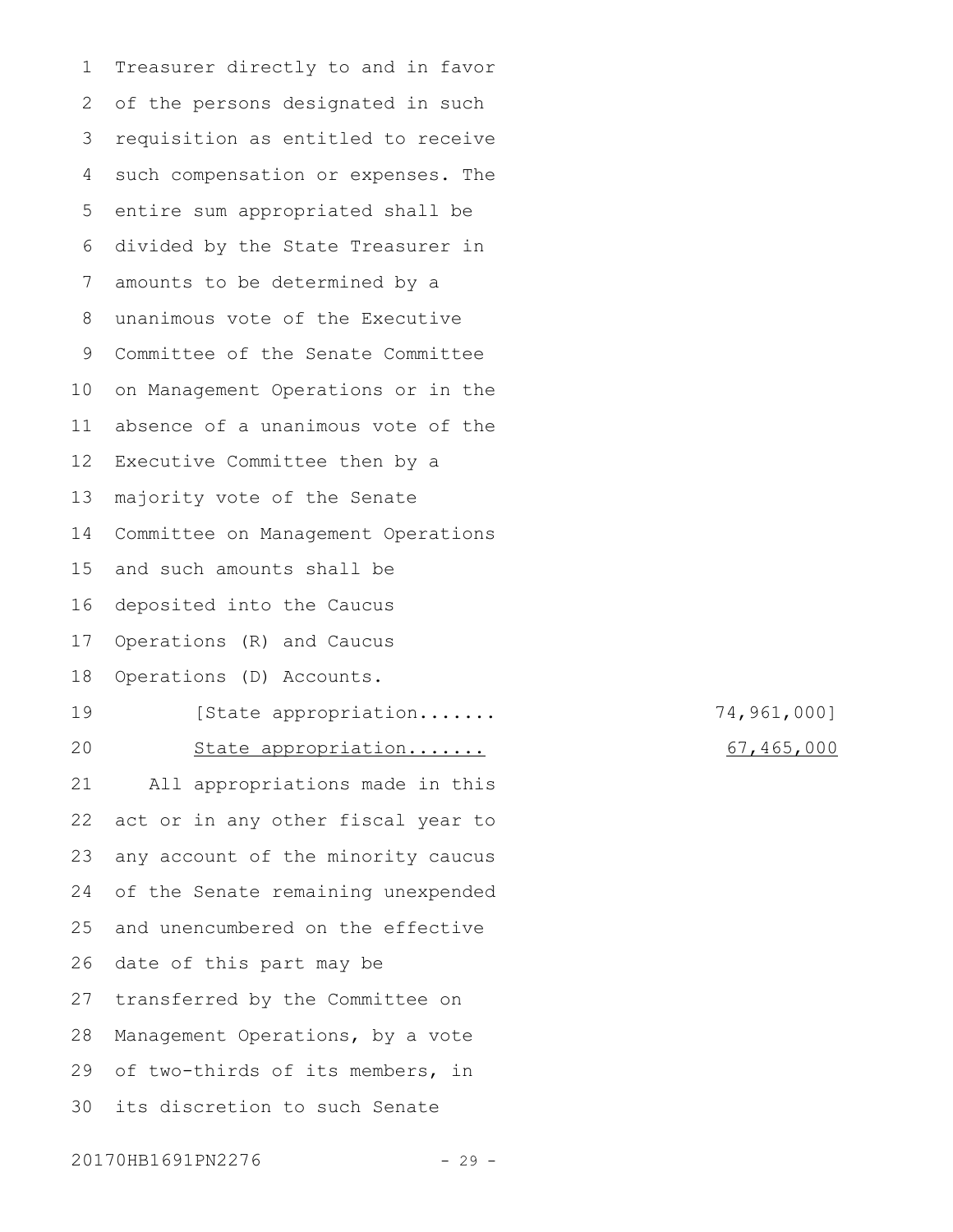accounts as the committee deems necessary. All other appropriations made in this act or any other fiscal year to any other account of the Senate remaining unexpended and unencumbered on the effective date of this part may be transferred by the Committee on Managements Operations, by a majority vote of its members. Such power to transfer appropriations shall be limited to the 2017-2018 fiscal year. Section 262. House of Representatives. The following amounts are appropriated to the House of Representatives: Tederal State For the salaries, wages and all necessary expenses for the following purposes: Representatives' compensation, extra compensation to the Speaker of the House of Representatives and leaders of the House of Representatives and other necessary expenses. [State appropriation....... 28,493,000] State appropriation....... 25,644,000 For caucus operations. For 30 allocation in such amounts as may 1 2 3 4 5 6 7 8 9 10 11 12 13 14 15 16 17 18 19 20 21 22 23 24 25 26 27 28 29

20170HB1691PN2276 - 30 -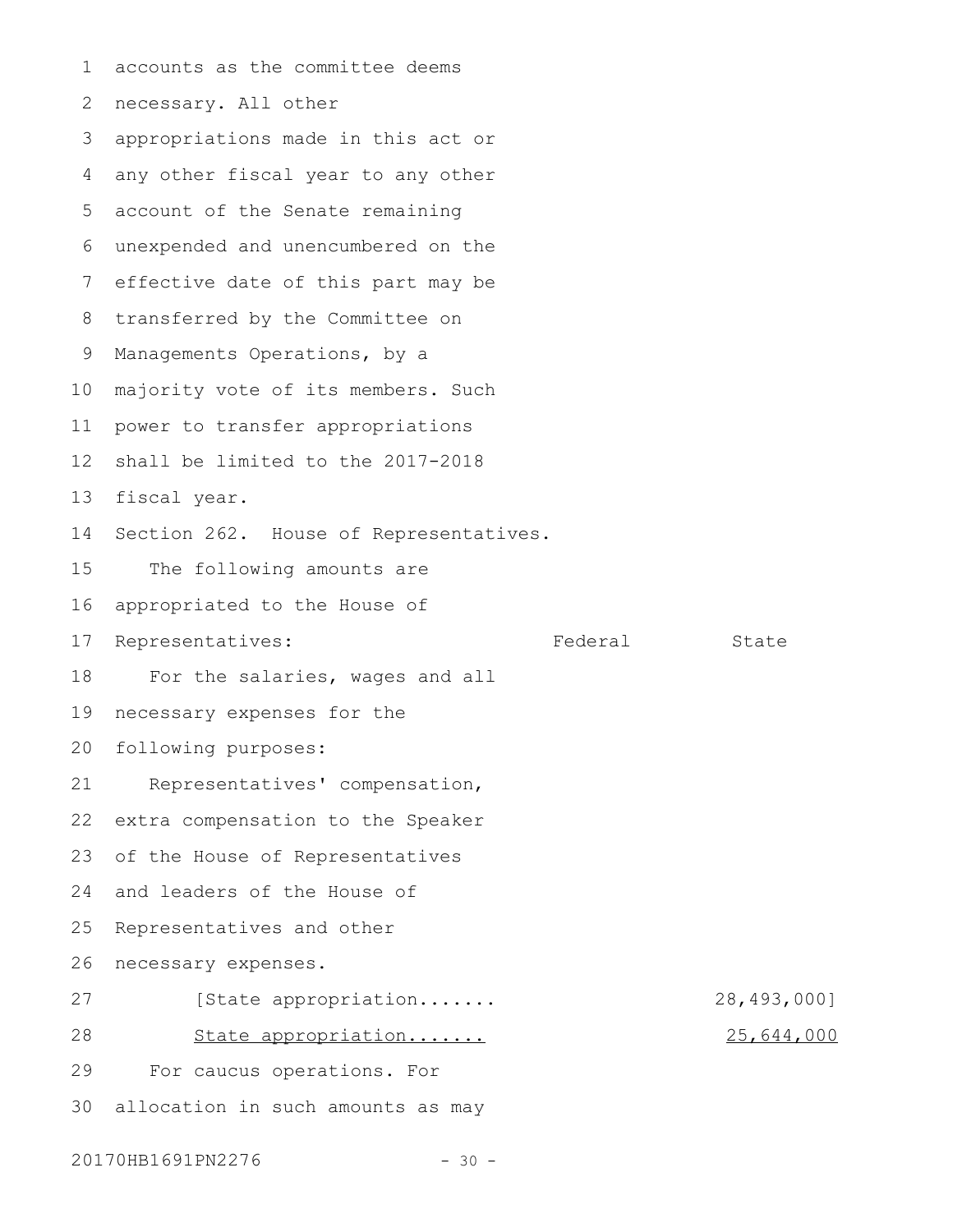be designated by the Legislative Management Committee (R) and the Legislative Management Committee (D) for payment of salaries, wages and all other compensation and necessary expenses incurred in hiring personnel and staff for services in the furtherance of the operations of the House of Representatives as may be appropriate, required or arise during legislative sessions and during the interim between legislative sessions. Of the sum appropriated, the State Treasurer shall deposit [\$58,260,000] \$52,434,000 in the Caucus Operations Account (D) and [\$63,115,000] \$56,803,000 in the Caucus Operations Account (R). Upon presentation of requisitions by the Chief Clerk of the House for such compensation or expenses, such shall be paid on warrant of the State Treasurer directly to and in favor of the persons designated in such requisitions as entitled to receive such compensation or expenses. An accounting, together with 1 2 3 4 5 6 7 8 9 10 11 12 13 14 15 16 17 18 19 20 21 22 23 24 25 26 27 28 29 30

20170HB1691PN2276 - 31 -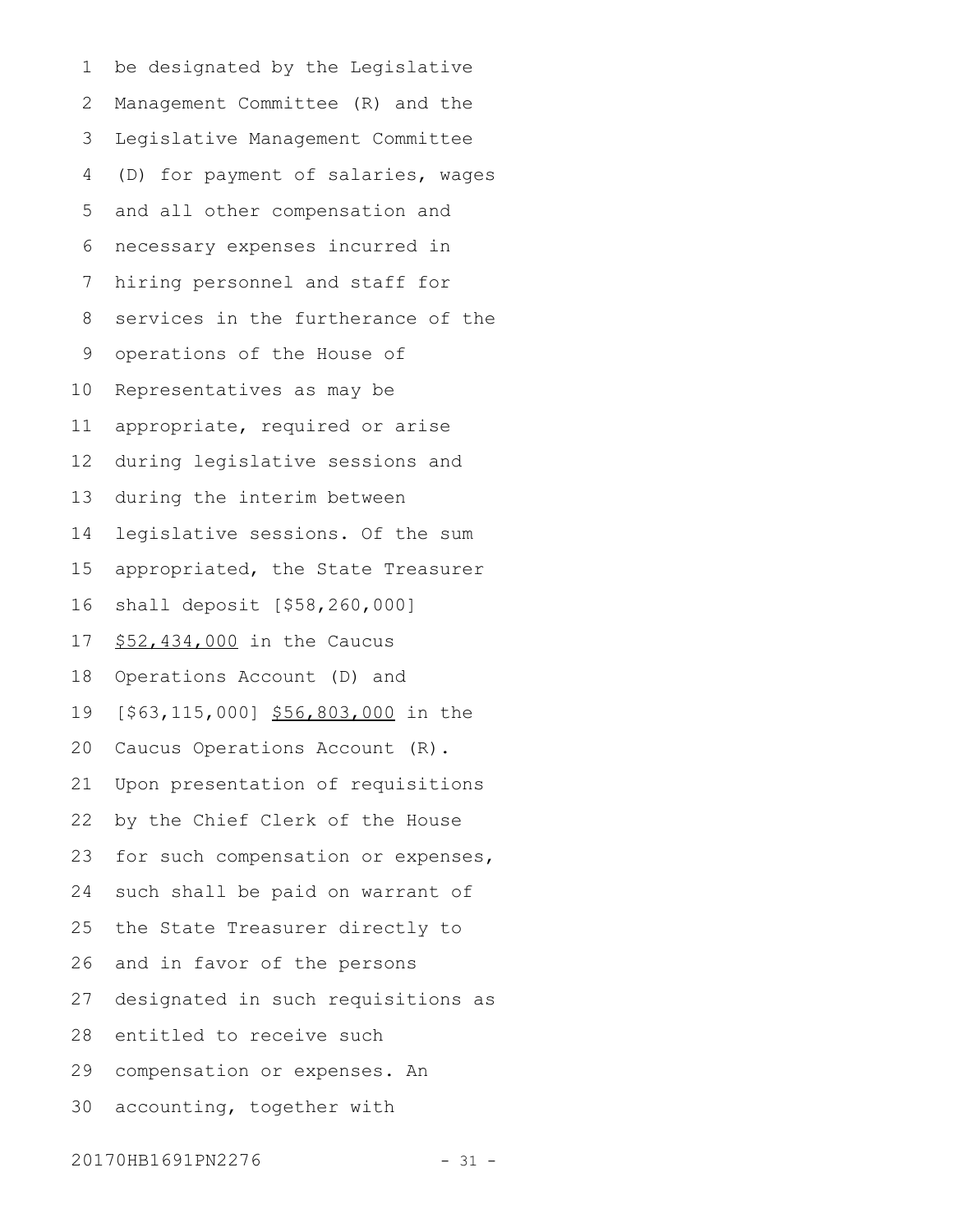| $\mathbf 1$ | supporting documents whenever      |              |
|-------------|------------------------------------|--------------|
| 2           | possible, shall be filed in the    |              |
| 3           | Office of the Chief Clerk of such  |              |
| 4           | expenses since the filing of the   |              |
| 5           | prior account.                     |              |
| 6           | [State appropriation               | 121,375,000] |
| 7           | State appropriation                | 109,237,000  |
| 8           | For the operation of the           |              |
| $\mathsf 9$ | Speaker's Office.                  |              |
| 10          | [State appropriation               | 1,810,000]   |
| 11          | State appropriation                | 1,629,000    |
| 12          | For Bipartisan Management          |              |
| 13          | Committee, Chief Clerk,            |              |
| 14          | Comptroller and the Commonwealth   |              |
| 15          | Emergency Medical System.          |              |
| 16          | [State appropriation               | 14,834,000]  |
| 17          | State appropriation                | 13,351,000   |
| 18          | Mileage: Representatives,          |              |
| 19          | officers and employees.            |              |
| 20          | [State appropriation               | 372,000]     |
| 21          | State appropriation                | 335,000      |
| 22          | For postage: Chief Clerk and       |              |
| 23          | Legislative Journal.               |              |
| 24          | [State appropriation               | 4,993,000]   |
| 25          | State appropriation                | 4,494,000    |
| 26          | For contingent expenses (R) and    |              |
| 27          | (D). The sum appropriated shall be |              |
| 28          | allocated to the officers and      |              |
| 29          | members in the same manner and     |              |
| 30          | proportion as appropriations for   |              |
|             |                                    |              |

20170HB1691PN2276 - 32 -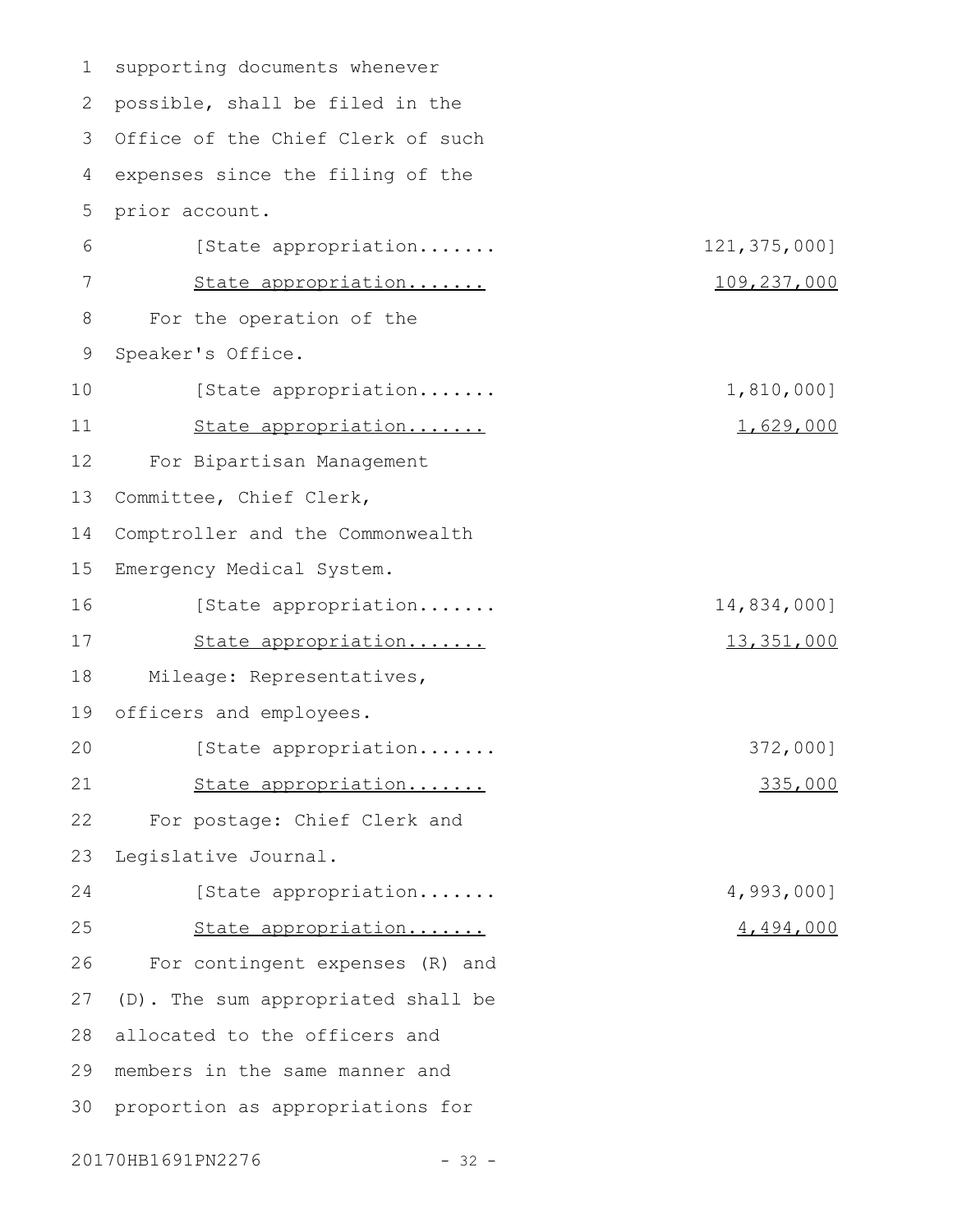contingent expenses contained in 2 section 252 of the act of July 4, 2004 (P.L.1837, No.7A), known as the General Appropriation Act of 2004. 1 3 4 5

[State appropriation....... 709,000] State appropriation....... 638,000 The above appropriations for postage and for contingent expenses shall be paid prior to the payment of such expenses on warrant of the State Treasurer in favor of the officers above named upon the presentation of their requisitions for the same, provided that the total amount of requisitions for advancements, less the total amount of 19 expenditures made as certified by such officers to the State Treasurer, shall not exceed the amount of the bond of the officer having control of the disbursement from the funds advanced. Miscellaneous expenses: Incidental expenses. [State appropriation....... 5,069,000] State appropriation....... 4,562,000 Expenses - Representatives: In 6 7 8 9 10 11 12 13 14 15 16 17 18  $20$ 21 22 23 24 25 26 27 28 29

addition to annual reimbursement 30

20170HB1691PN2276 - 33 -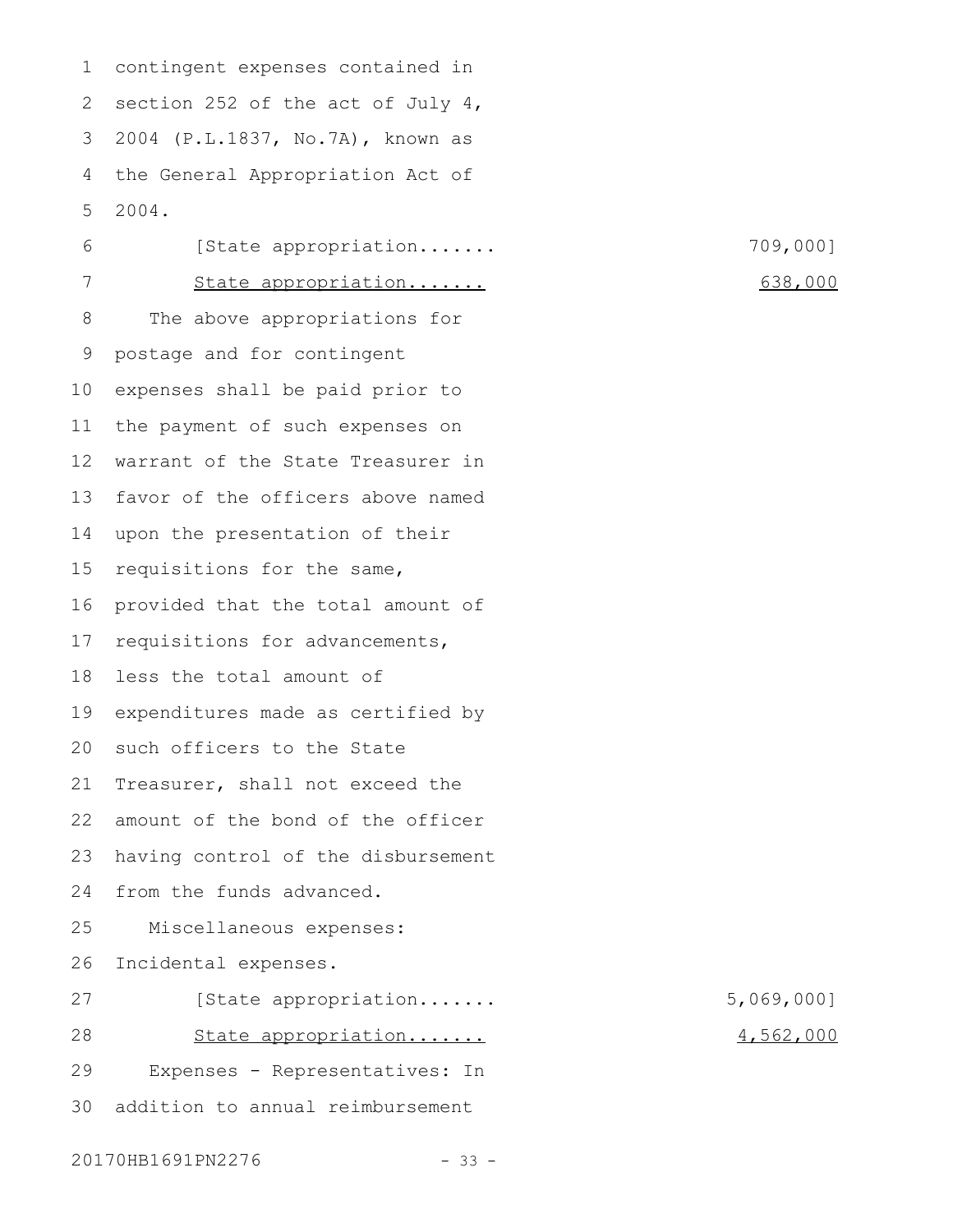for expenses heretofore authorized by law for each member of the House of Representatives, each member shall be entitled to 5 reimbursement for actual expenses, not exceeding the sum of \$12,500 annually, incurred for lodging and meals while away from home on official legislative business, home office expenses, official postage, staff and all other expenses incidental to legislative duties. [State appropriation....... 4,251,000] State appropriation....... 3,826,000 Legislative printing and expenses. [State appropriation....... 10,674,000] State appropriation....... 9,607,000 For attending national legislative conference - expenses. [State appropriation....... 511,000] State appropriation....... 460,000 For the payment of the expenses of the Committee on Appropriations (R) of the House of Representatives in investigating schools, colleges, universities, correctional institutions, mental hospitals, medical and surgical 1 2 3 4 6 7 8 9 10 11 12 13 14 15 16 17 18 19 20 21 22 23 24 25 26 27 28 29 30

20170HB1691PN2276 - 34 -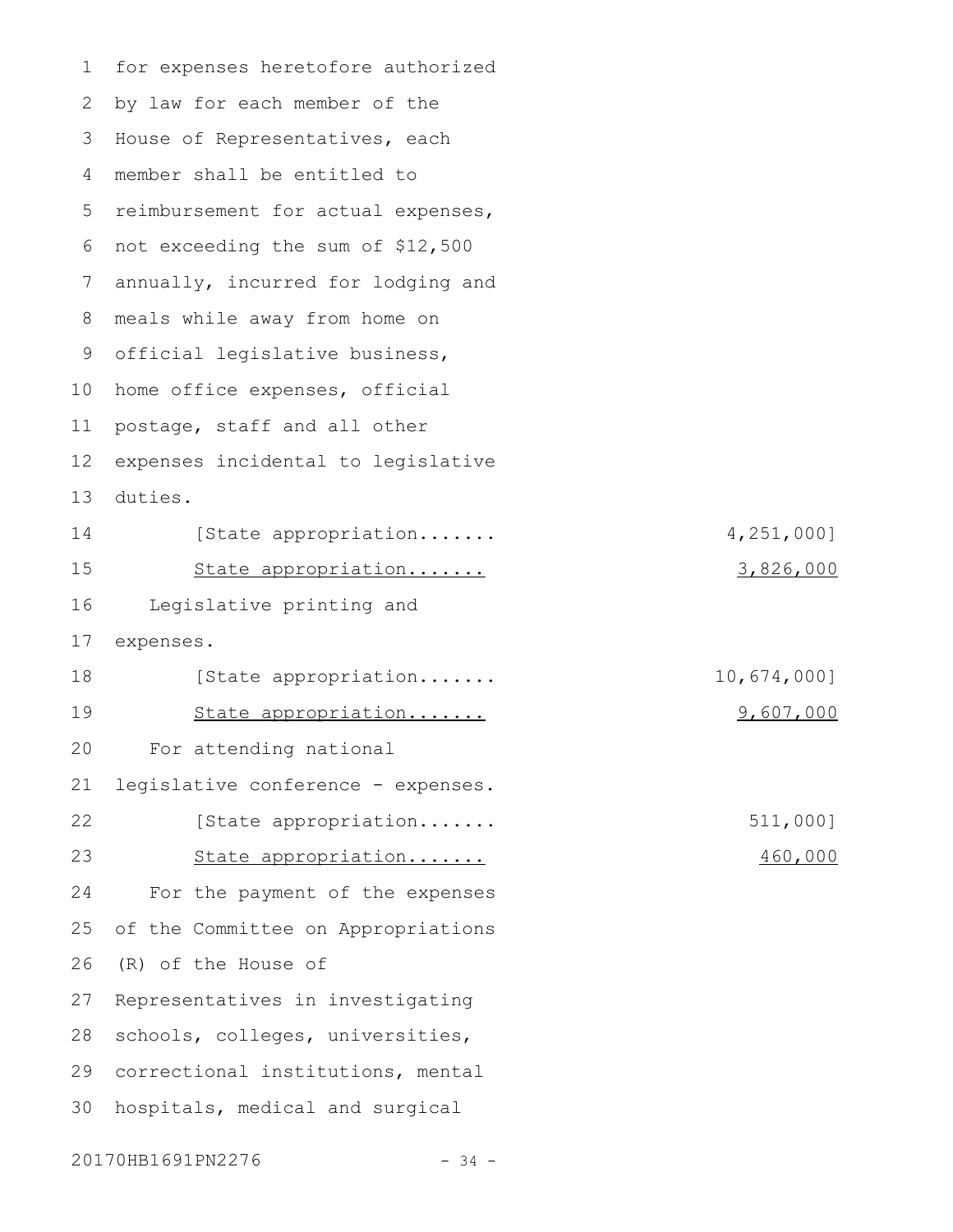hospitals, homes and other institutions and agencies supported, in whole or in part, by appropriations from the State Treasury in analyzing reports, expenditures and the general operation and administration of the institutions and agencies in examining and analyzing requests of the same and of the various departments, boards and commissions of the Commonwealth, and for the collection of data from other states, attending seminars and conferences, and in cooperating and exchanging information with legislative budget and financial committees of other states, and any office expenses necessary to serve the committee and its chairman, and for the necessary clerical assistance and other assistance, travel expenses and all other expenses deemed necessary by the chairman in compiling data and information connected with the work of the committee in compiling comparative cost and other fiscal data and information for the use 1 2 3 4 5 6 7 8 9 10 11 12 13 14 15 16 17 18 19 20 21 22 23 24 25 26 27 28 29 30

20170HB1691PN2276 - 35 -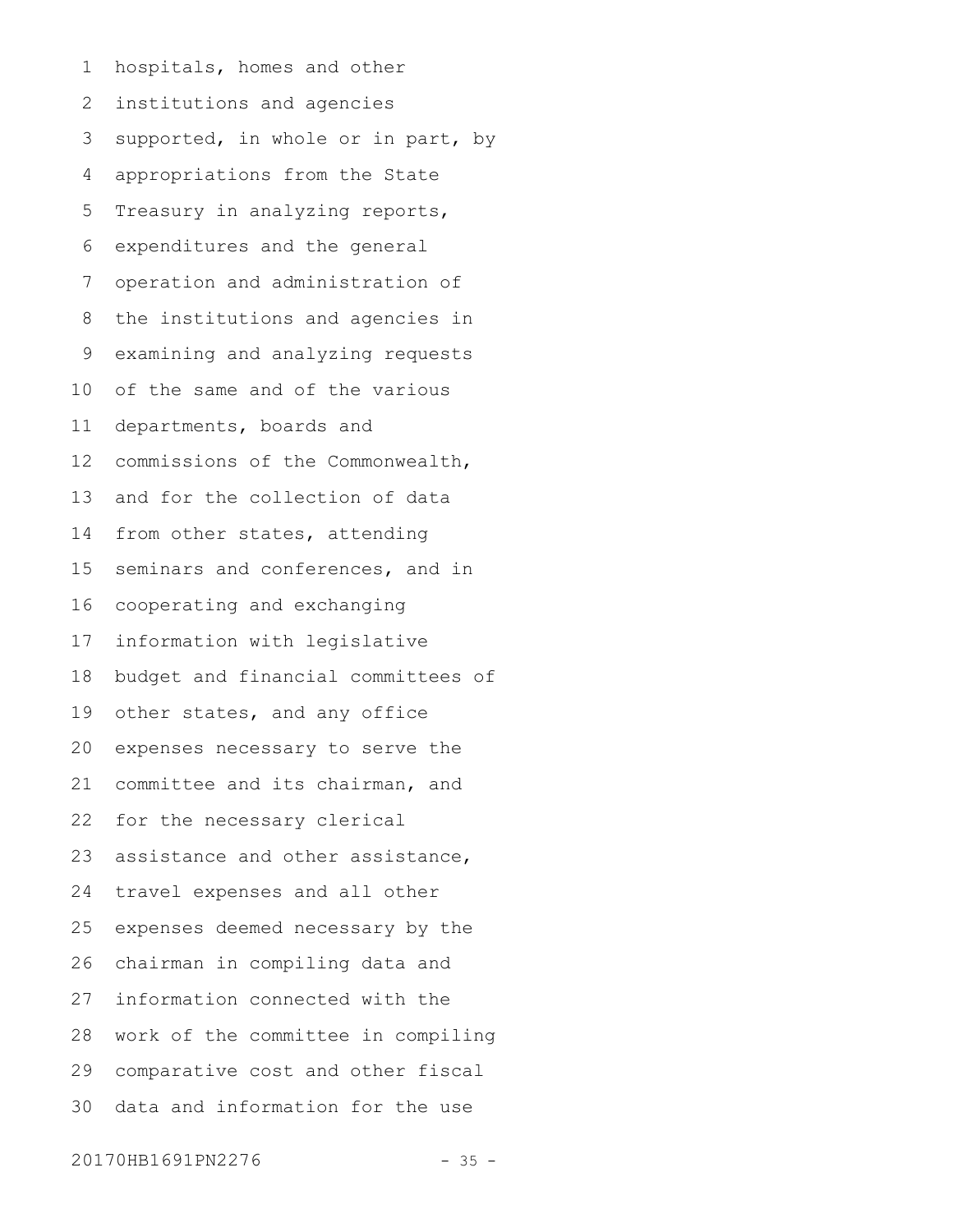of the committee and the House of Representatives during legislative sessions and during the interim between legislative sessions to the discharge of such duties. The committee shall have the authority to examine and inspect all properties, equipment, facilities, files, records and accounts of any State office, department, institution, board, committee, commission or agency or any institution or agency supported, in whole or in part, by appropriation from the State Treasury and to administer oaths. The sum appropriated shall be paid on warrant of the State Treasurer in favor of the chairman of the committee on the presentation of his requisition for the same. The Chairman of the Committee on Appropriations (R) shall, not later than 30 days after the termination of his term of office or until his successor is elected and also within 30 days after the adjournment of any regular or special session, file an account, together with supporting documents 1 2 3 4 5 6 7 8 9 10 11 12 13 14 15 16 17 18 19 20 21 22 23 24 25 26 27 28 29 30

20170HB1691PN2276 - 36 -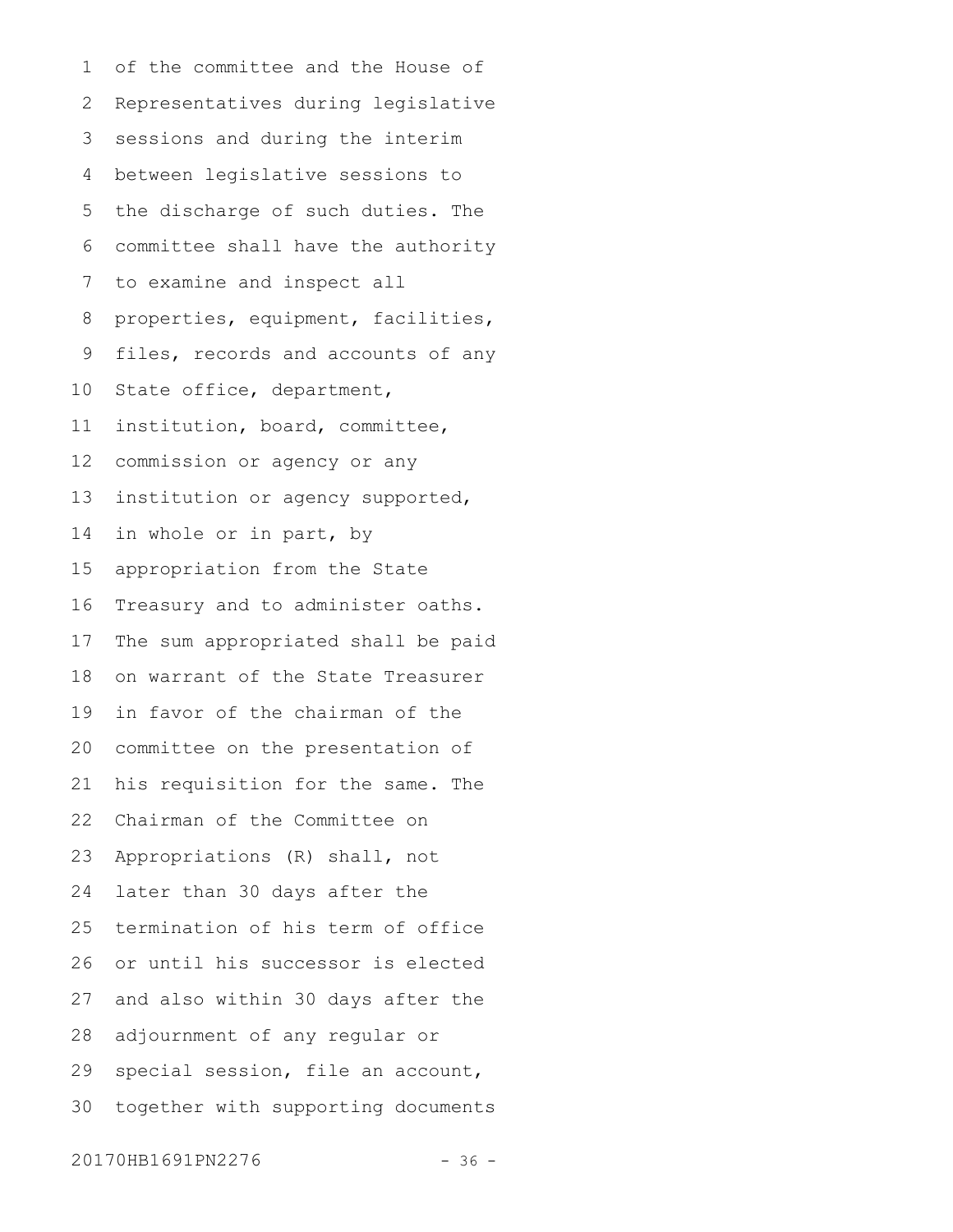whenever possible, in the office of the Committee on Appropriations (R), of the committee's expenses since the filing of the prior account. 1 2 3 4 5

[State appropriation....... 3,223,000] State appropriation....... 2,901,000 For the payment of the expenses of the Committee on Appropriations (D) of the House of Representatives in investigating schools, colleges, universities, correctional institutions, mental hospitals, medical and surgical hospitals, homes and other institutions and agencies supported, in whole or in part, by appropriations from the State Treasury in analyzing reports, expenditures, and the general operation and administration of the institutions and agencies in examining and analyzing requests of the same and of the various departments, boards and commissions of the Commonwealth and for the collection of data from other states, attending seminars and conferences, and in cooperating and exchanging 6 7 8 9 10 11 12 13 14 15 16 17 18 19 20 21 22 23 24 25 26 27 28 29 30

20170HB1691PN2276 - 37 -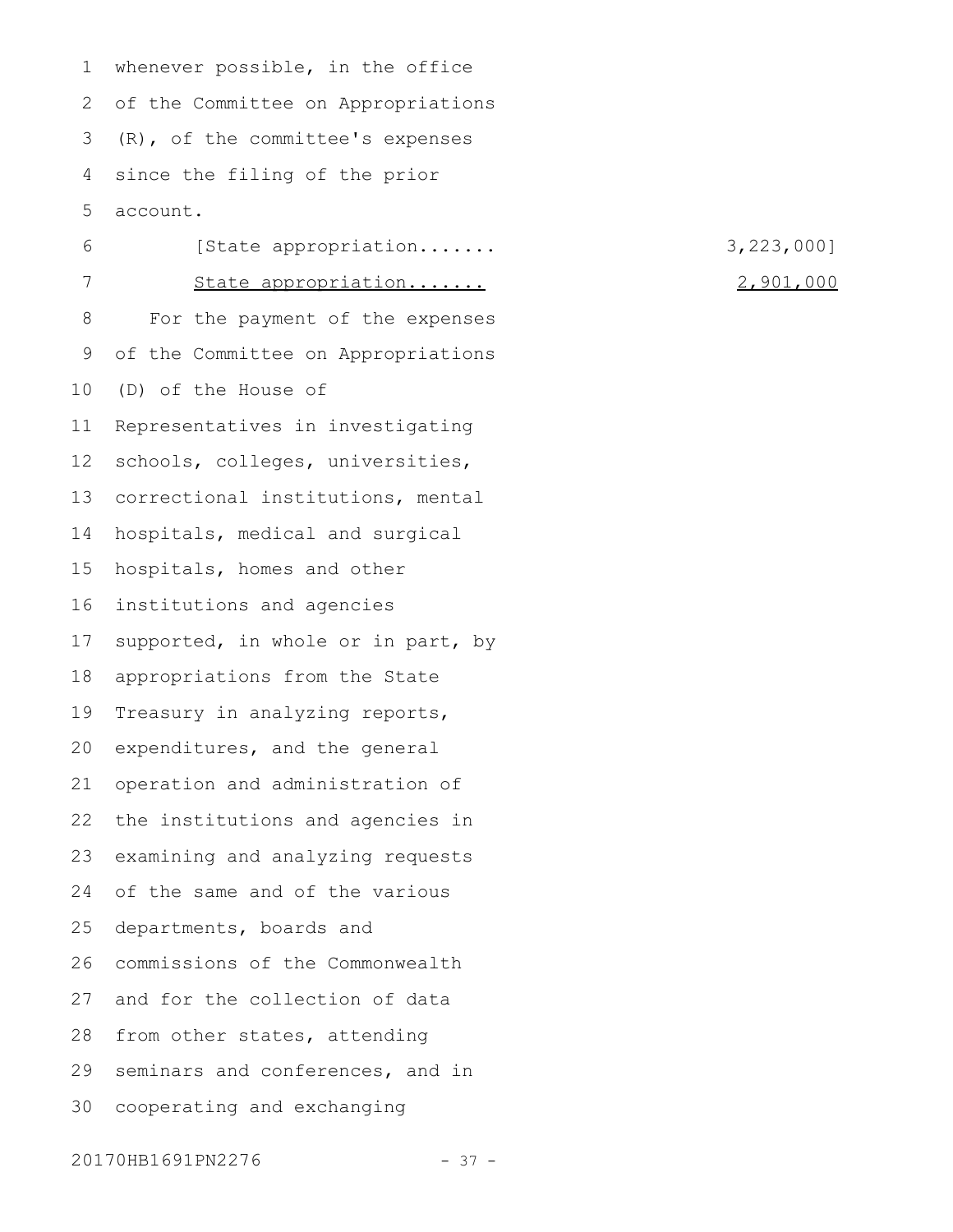information with legislative budget and financial committees of other states, and any office expenses necessary to serve the committee and its chairman, and for the necessary clerical assistance, and other assistance, travel expenses and all other expenses deemed necessary by the chairman in compiling data and information connected with the work of the committee in compiling comparative cost and other fiscal data and information for the use of the committee and the House of Representatives during legislative sessions and during the interim between legislative sessions to the discharge of such duties. The committee shall have the authority to examine and inspect all properties, equipment, facilities, files, records and accounts of any State office, department, institution, board, committee, commission or agency or any institution or agency supported, in whole or in part, by appropriation from the State Treasury and to administer oaths. 1 2 3 4 5 6 7 8 9 10 11 12 13 14 15 16 17 18 19 20 21 22 23 24 25 26 27 28 29 30

20170HB1691PN2276 - 38 -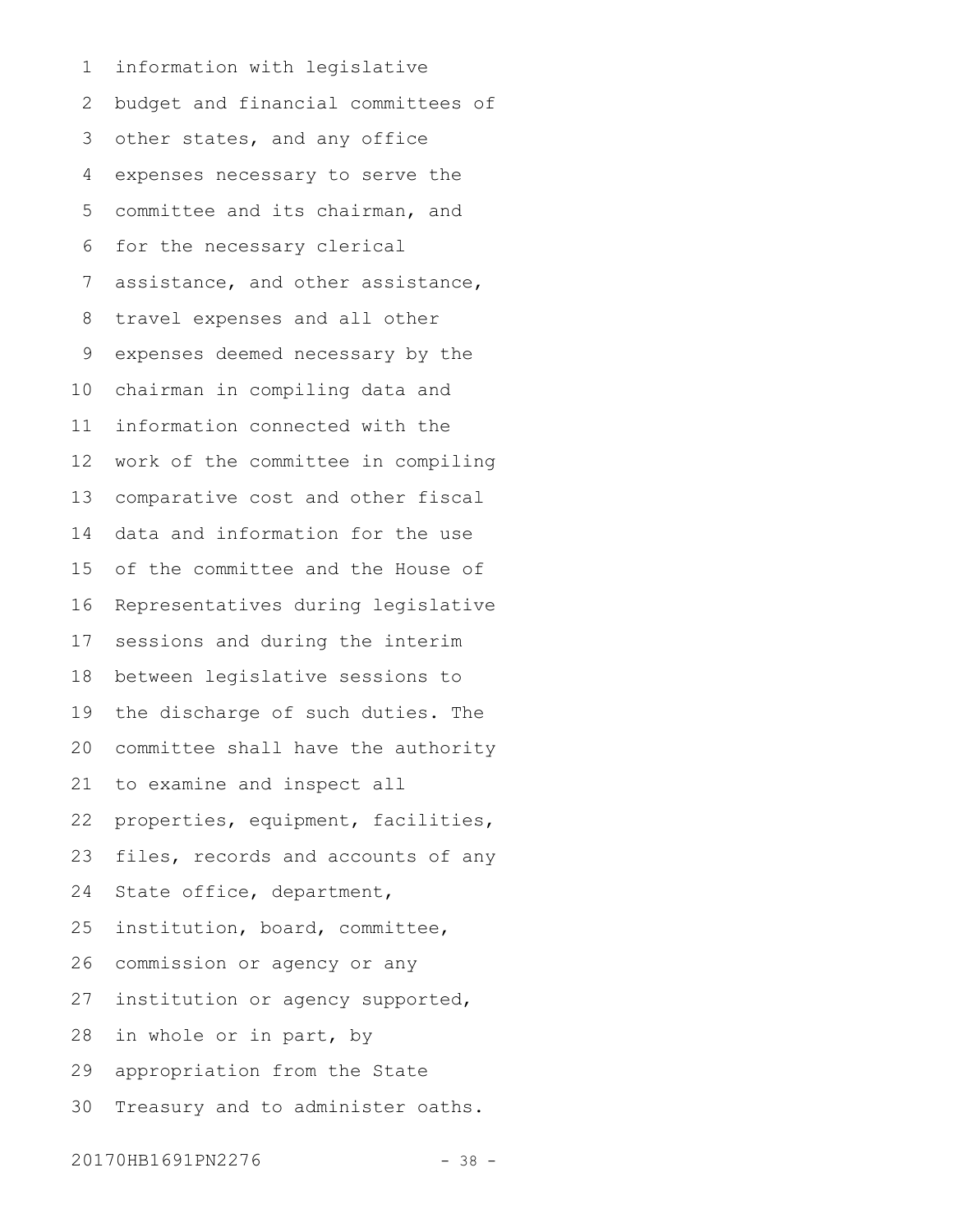The sum appropriated shall be paid on warrant of the State Treasurer in favor of the chairman of the Committee on Appropriations (D) on the presentation of his requisition for the same. The chairman of the Committee on Appropriations (D) shall, not later than 30 days after the termination of his term of office or until his successor is elected and also within 30 days after the adjournment of any regular or special session, file an account, together with supporting documents whenever possible, in the office of the Committee on Appropriations (D) of the House of Representatives, of his expenses since the filing of the prior account. 1 2 3 4 5 6 7 8 9 10 11 12 13 14 15 16 17 18 19 20 21

State appropriation....... 2,901,000 The Committee on Appropriations may issue subpoenas under the hand and seal of the Majority Chairman to compel the attendance of witnesses and the production of any papers, books, accounts, documents and testimony touching 22 23 24 25 26 27 28 29 30

[State appropriation....... 3,223,000]

## 20170HB1691PN2276 - 39 -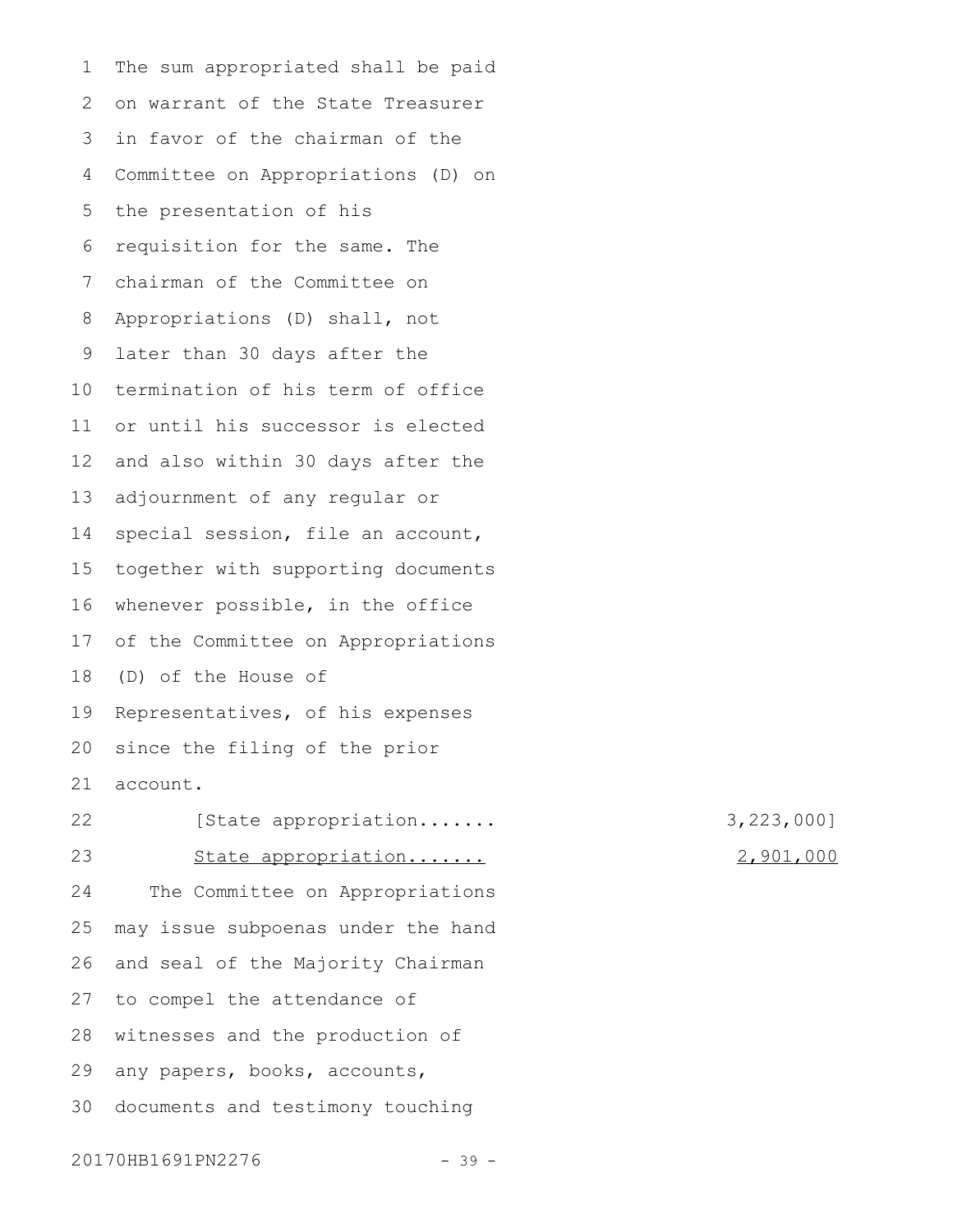matters properly being inquired into by the committee and to cause the deposition of witnesses either residing within or without the State to be taken in the manner prescribed by law for taking depositions in civil actions. For the payment to the Special Leadership Account (R) for payment of salaries, wages and all other incidental expenses incurred in hiring personnel and staff or for services, which, in the opinion of the Floor Leader, may be required or arise during legislative sessions and during the interim between legislative sessions and for the payment of all other expenses related to the performance of his duties and responsibilities. The sum appropriated shall be paid on warrant of the State Treasurer in favor of the Floor Leader on the presentation of his requisition for the same. The Floor Leader shall, not later than 30 days after the termination of his term of office or until his successor is elected and also within 30 days 1 2 3 4 5 6 7 8 9 10 11 12 13 14 15 16 17 18 19 20 21 22 23 24 25 26 27 28 29 30

20170HB1691PN2276 - 40 -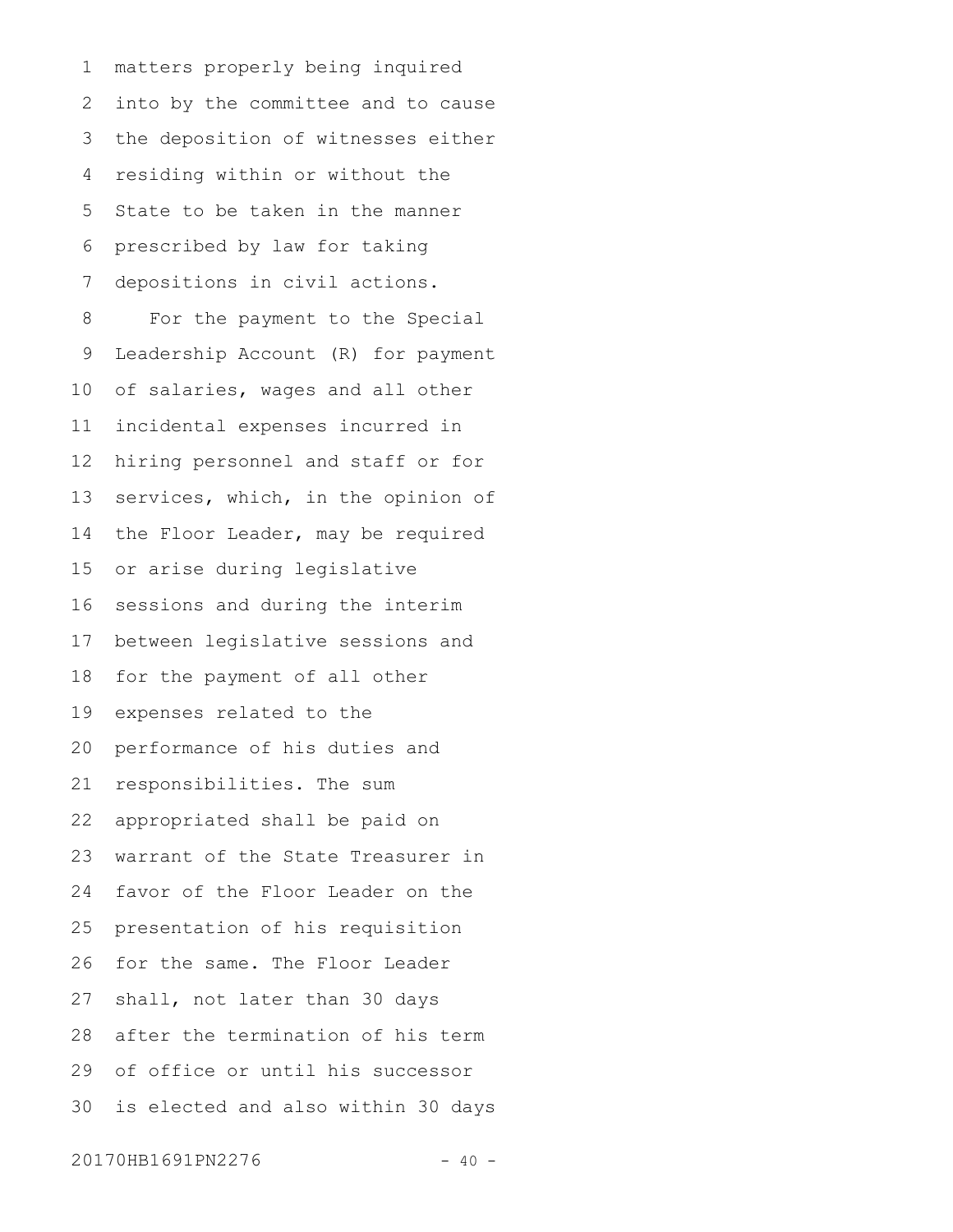after the adjournment of any regular or special session, file an account, together with supporting documents whenever possible, in the office of the Floor Leader, of such expenses since the filing of the prior account. 1 2 3 4 5 6 7 8

[State appropriation....... 6,045,000] State appropriation....... 5,440,000 For the payment to the Special Leadership Account (D) for payment of salaries, wages and all other incidental expenses incurred in hiring personnel and staff or for services which, in the opinion of the Floor Leader, may be required or arise during legislative sessions and during the interim between legislative sessions and for the payment of all other expenses related to the performance of his duties and responsibilities. The sum appropriated shall be paid on warrant of the State Treasurer in favor of the Floor Leader on the presentation of his requisition for the same. The Floor Leader shall, not later than 30 days 9 10 11 12 13 14 15 16 17 18 19 20 21 22 23 24 25 26 27 28 29 30

## 20170HB1691PN2276 - 41 -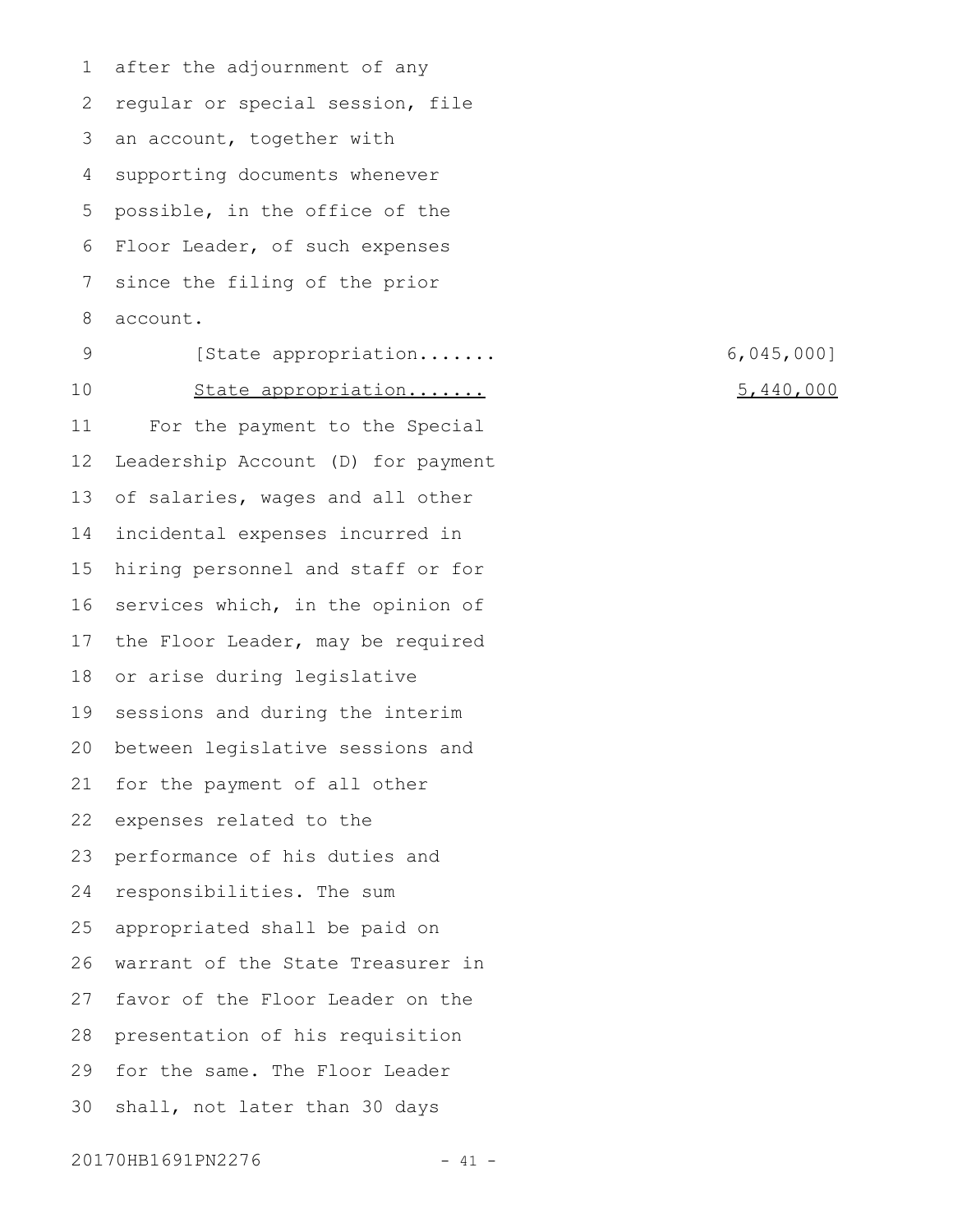after the termination of his term of office or until his successor is elected and also within 30 days after the adjournment of any regular or special session, file an account, together with supporting documents whenever possible, in the office of the Floor Leader, of such expense since the filing of the prior account. [State appropriation....... 6,045,000] State appropriation....... 5,440,000 All appropriations made in this act or in any other fiscal year to any account of the House of Representatives remaining unexpended and unencumbered on the effective date of this part, may be transferred by the authority responsible for administering the account, in its discretion, to such House accounts as that responsible authority deems necessary. Such power to transfer appropriations shall be limited to the 2017-2018 fiscal year. Section 271. Legislative Reference Bureau. The following amounts are appropriated to the Legislative 1 2 3 4 5 6 7 8 9 10 11 12 13 14 15 16 17 18 19 20 21 22 23 24 25 26 27 28 29 30

20170HB1691PN2276 - 42 -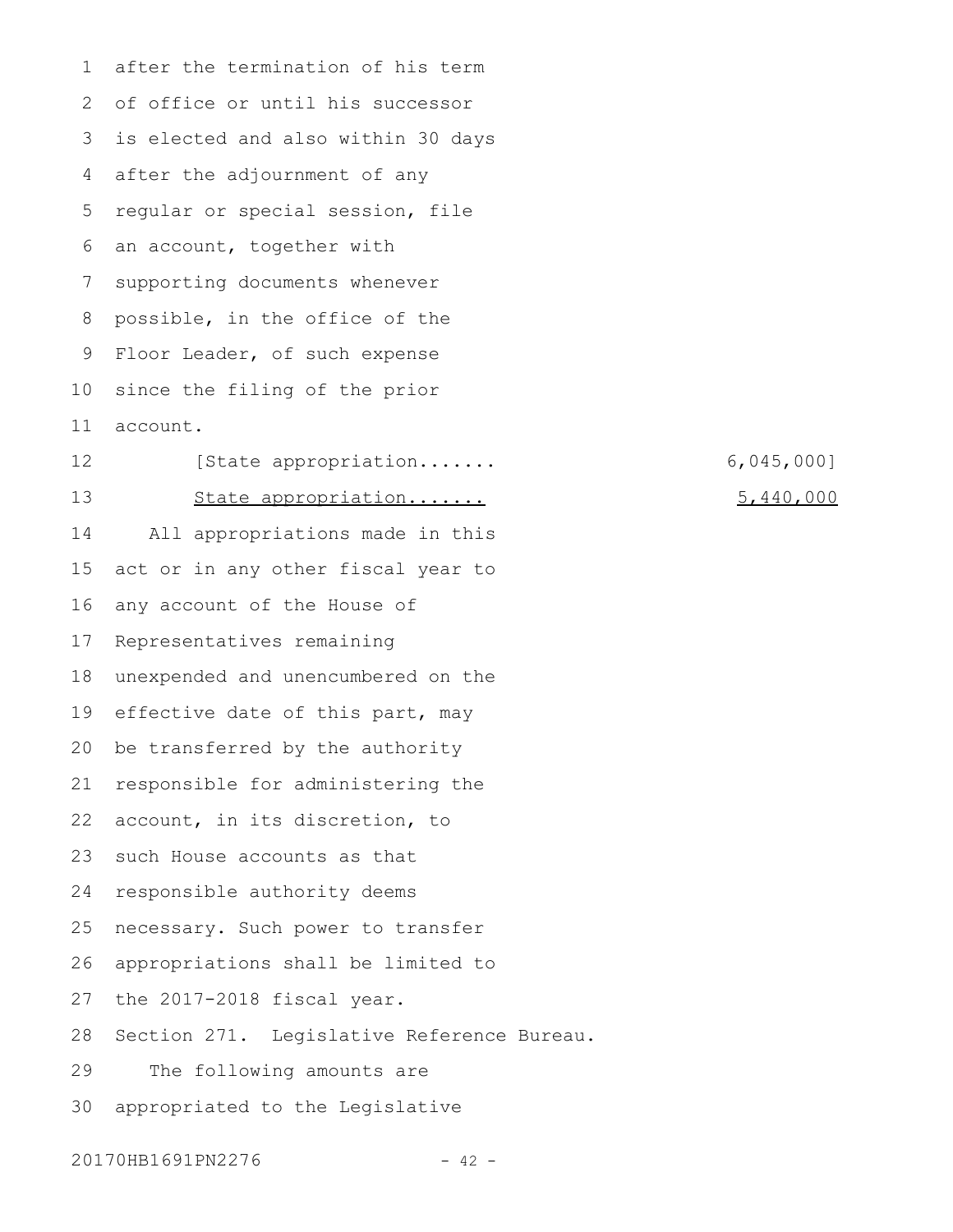Reference Bureau: The State State State State For the salaries, wages and all 3 necessary expenses for the work of 4 the Legislative Reference Bureau, including the Code and Bulletin section. [State appropriation....... 9,011,000] State appropriation....... 8,560,000 For the Pennsylvania Bulletin and Pennsylvania Code and related expenses. [State appropriation....... 867,000] State appropriation....... 824,000 Section 272. Legislative Budget and Finance Committee. The following amounts are appropriated to the Legislative Budget and Finance Committee: Federal State 18 For the salaries, wages and all 19 necessary expenses for the work of 20 the Legislative Budget and Finance Committee. 21 [State appropriation....... 1,919,000] State appropriation....... 1,823,000 Section 273. Legislative Data Processing Committee. The following amounts are appropriated to the Legislative 27 Data Processing Committee: Tederal State 28 For salaries, wages, other 29 personnel expenses, operating 30 costs, contracts, equipment, 1 2 5 6 7 8 9 10 11 12 13 14 15 16 17 22 23 24 25 26

20170HB1691PN2276 - 43 -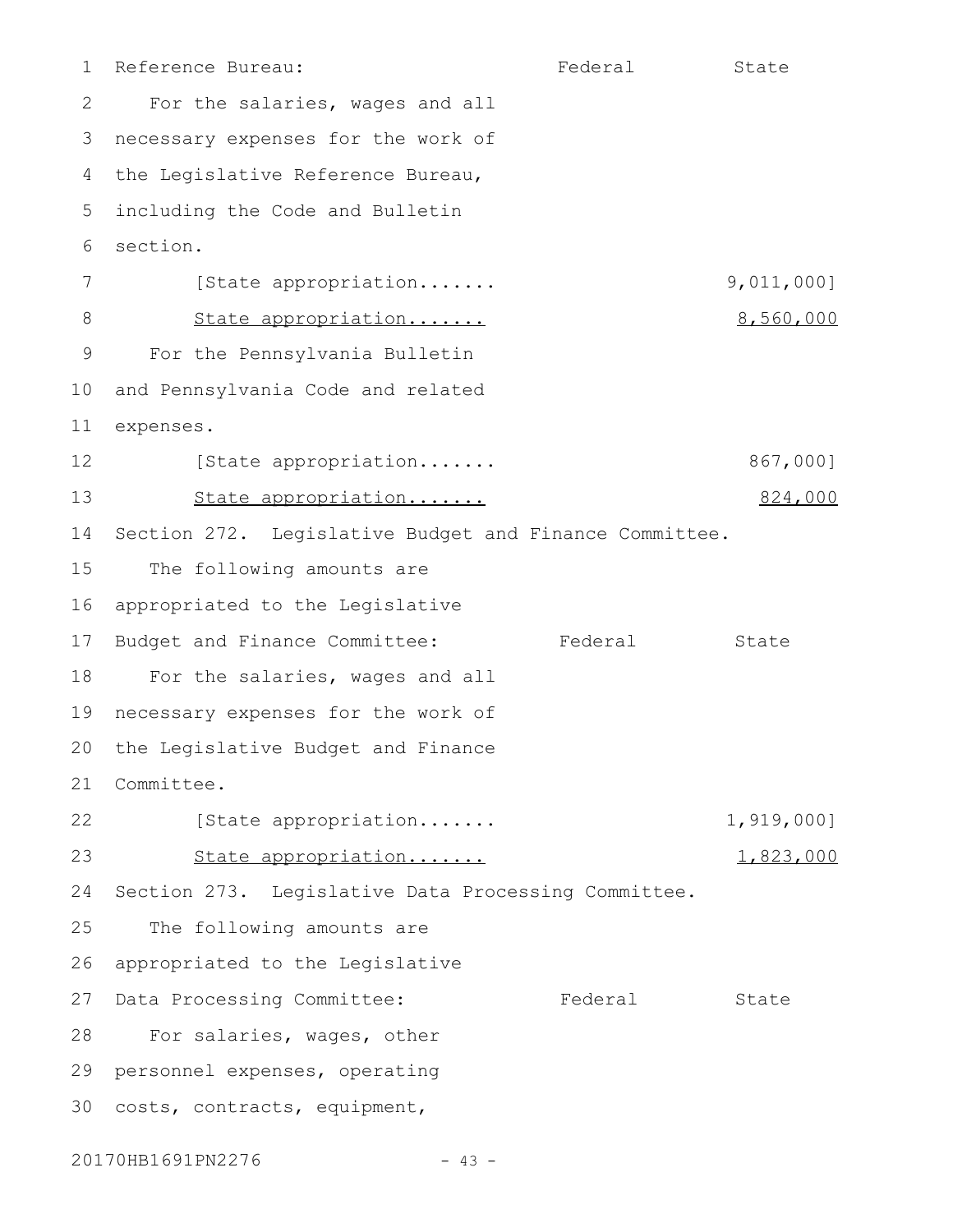software, other incidental expenses and costs associated with the operation of the Legislative Data Processing Center, including an allocation of \$2,309,000 to each of the Senate Republican and Democratic Caucus computer services departments for the payment of operating costs, contracts, equipment, software, other incidental expenses and costs at the direction of the respective caucus staff administrator, and an allocation of \$5,355,000 to each of the House of Representatives Republican and Democratic Caucus Computer Services Accounts for the payment of operating costs, contracts, equipment, software, other incidental expenses and costs to be disbursed at the direction of the Speaker of the House of Representatives and the Minority Leader of the House of Representatives, and an allocation of \$400,000 to each of the Senate Republican and Democratic caucuses for committee and contingent expenses to be allocated in amounts determined by unanimous agreement 1 2 3 4 5 6 7 8 9 10 11 12 13 14 15 16 17 18 19 20 21 22 23 24 25 26 27 28 29 30

20170HB1691PN2276 - 44 -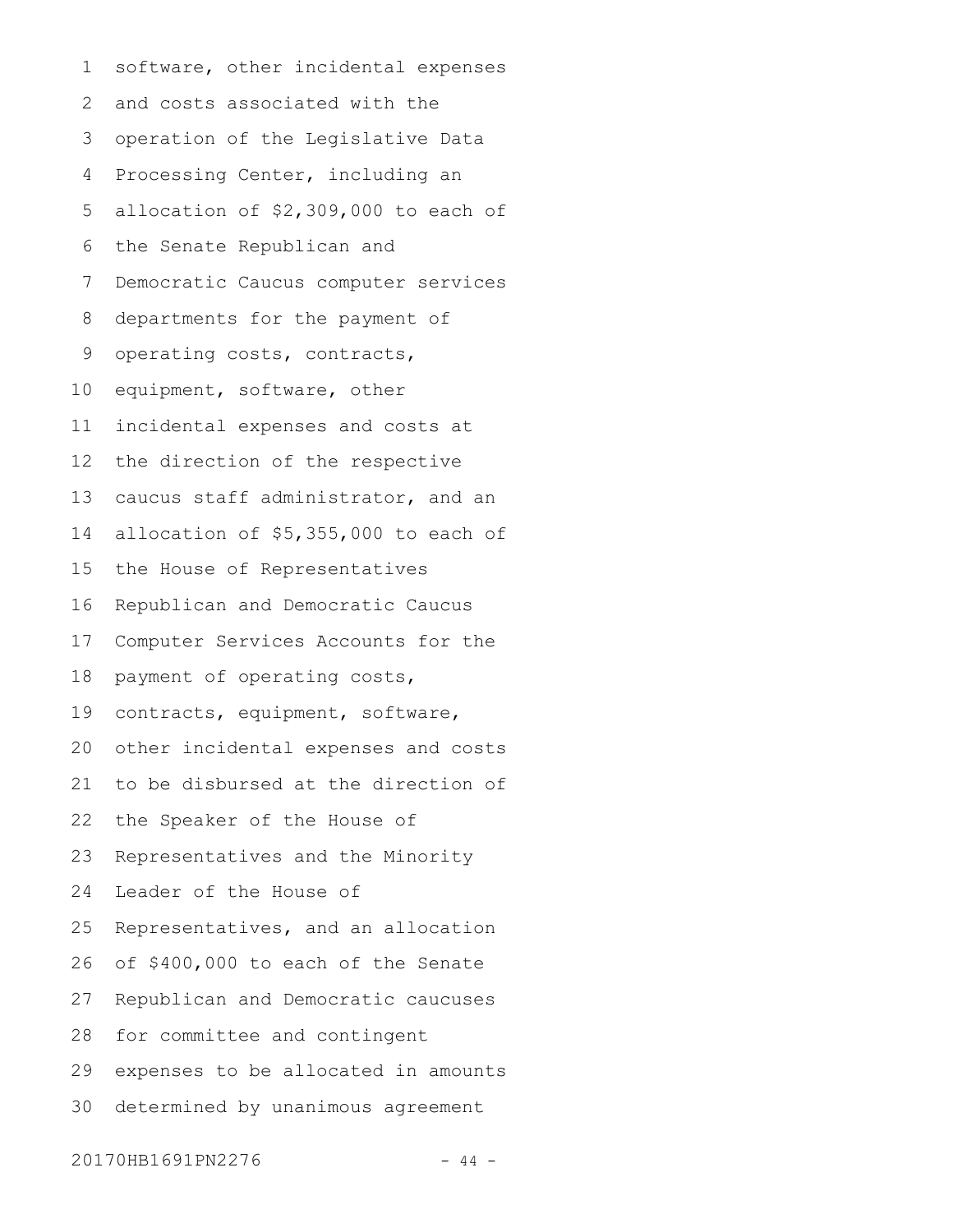of the executive committee of the 2 Senate Committee on Management Operations, and an allocation of \$400,000 to each of the House of Representatives Republican and Democratic Caucuses for costs associated with caucus operations 8 to be disbursed at the direction of 9 the Speaker of the House of Representatives and the Minority 11 Leader of the House of Representatives, and an allocation of [\$3,000,000] \$2,700,000 to the House of Representatives Republican Caucus for disbursement by the 16 Majority Leader of the House of Representatives. [State appropriation....... 25,848,000] State appropriation....... 24,556,000 Section 274. Joint State Government Commission. The following amounts are appropriated to the Joint State Government Commission: Tederal State For the salaries, wages and all necessary expenses for the work of the Joint State Government Commission. [State appropriation....... 1,616,000] State appropriation....... 1,535,000 Section 275. Local Government Commission. 301 3 4 5 6 7 10 12 13 14 15 17 18 19  $20$ 21 22 23 24 25 26 27 28 29

20170HB1691PN2276 - 45 -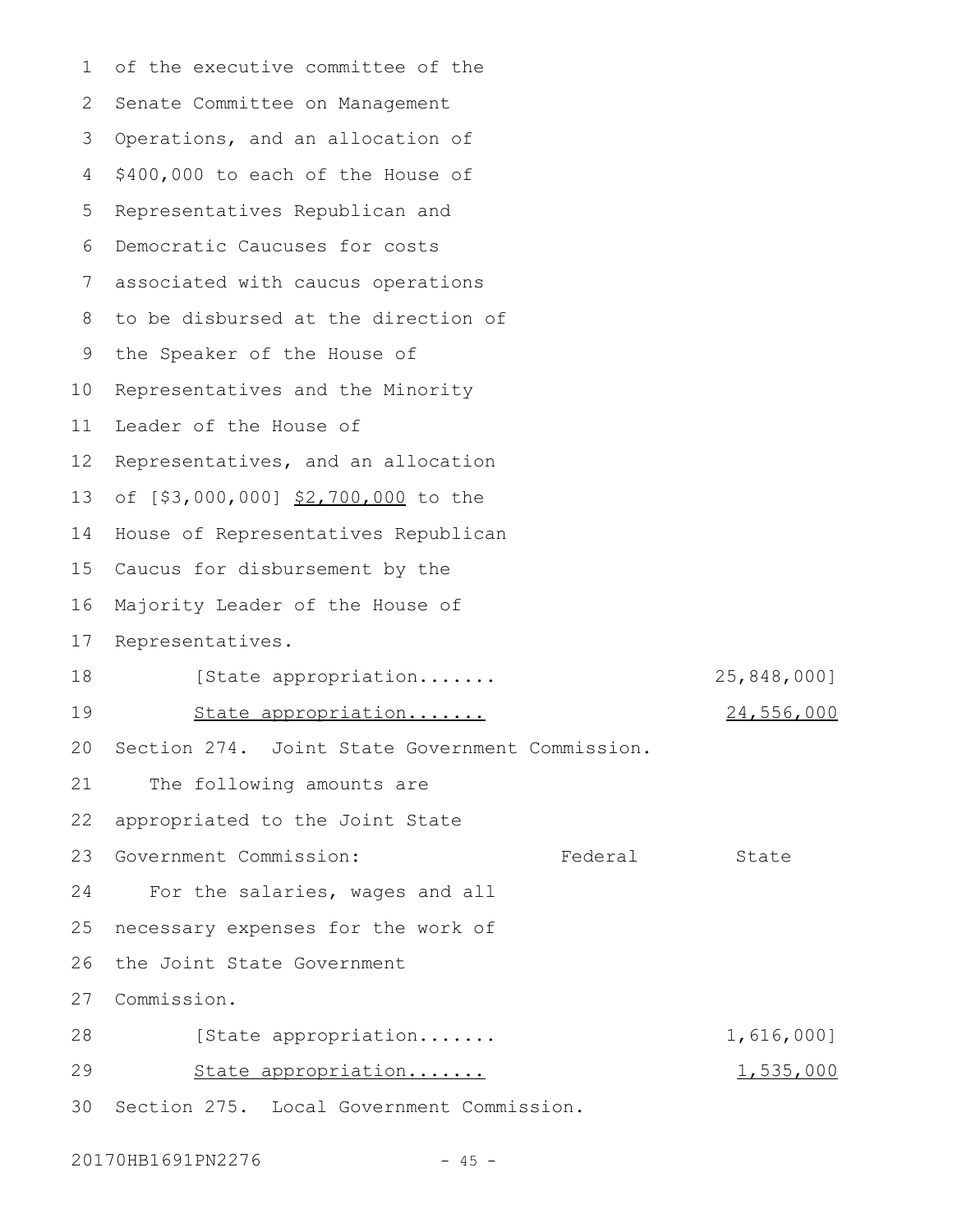The following amounts are 2 appropriated to the Local 3 Government Commission: Tederal State For the salaries, wages and all expenses necessary for the work of the Local Government Commission. [State appropriation....... 1,218,000] State appropriation....... 1,157,000 For the compilation and 10 distribution of various municipal codes. 11 [State appropriation....... 23,000] State appropriation....... 22,000 14 Section 276. Joint Legislative Air and Water Pollution Control and Conservation Committee. The following amounts are appropriated to the Joint Legislative Air and Water Pollution 19 Control and Conservation Committee: Federal State For the salaries and expenses of 20 21 the Joint Legislative Air and Water 22 Pollution Control and Conservation Committee. 23 [State appropriation....... 565,000] State appropriation....... 537,000 26 Section 277. Legislative Audit Advisory Commission. The following amounts are appropriated to the Legislative 29 Audit Advisory Commission: Tederal State For the salaries, wages and all 1 4 5 6 7 8 9 12 13 15 16 17 18 24 25 27 28 30

20170HB1691PN2276 - 46 -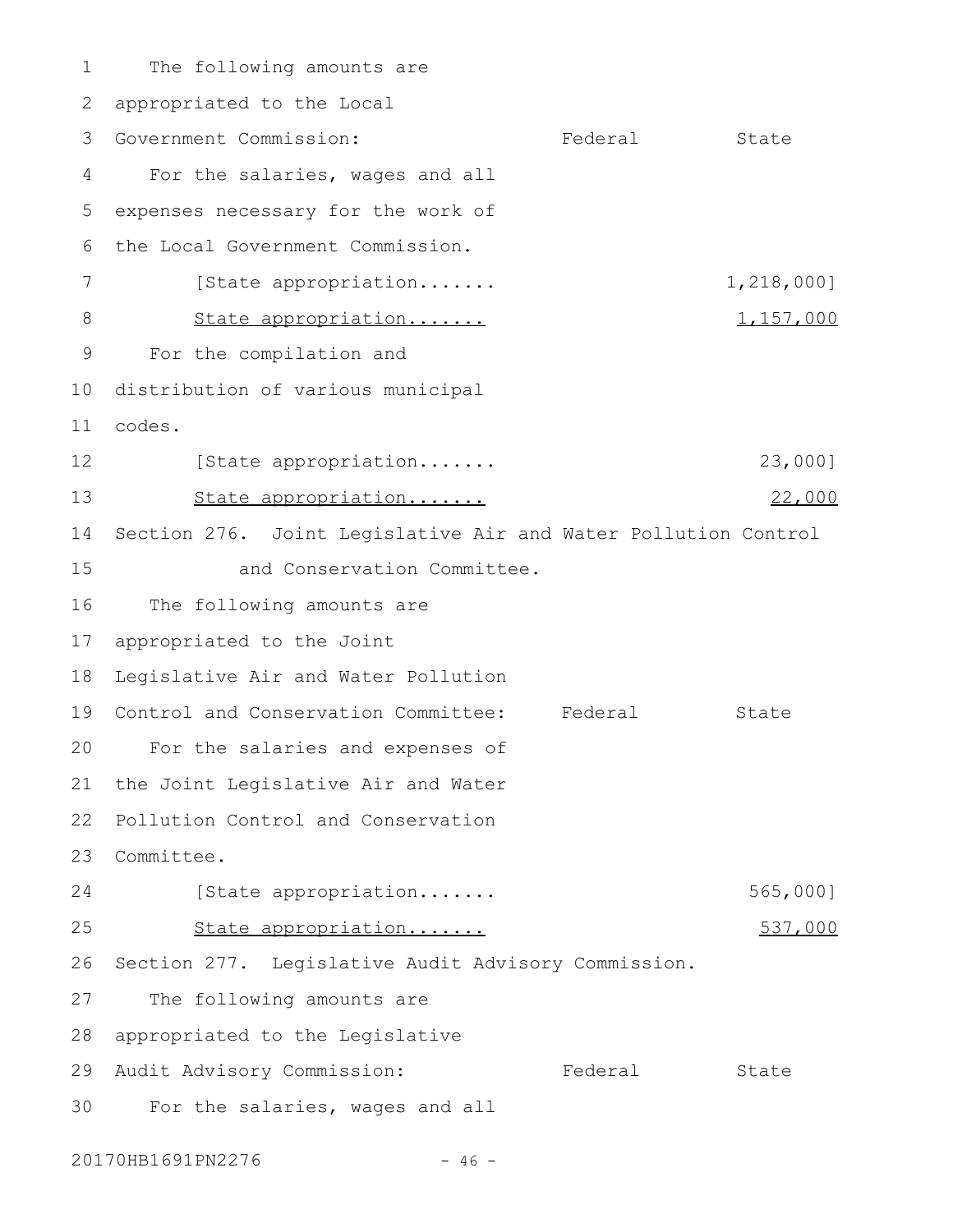1 expenses necessary for the work of the Legislative Audit Advisory 2 Commission. 3 [State appropriation....... 271,000] State appropriation....... 257,000 Section 278. Independent Regulatory Review Commission. The following amounts are appropriated to the Independent Regulatory Review Commission: Federal State For the salaries, wages and all 11 necessary expenses for the work of the Independent Regulatory Review Commission. [State appropriation....... 2,048,000] State appropriation....... 1,946,000 16 Section 279. Capitol Preservation Committee. The following amounts are appropriated to the Capitol 19 Preservation Committee: The Federal State For the operation of the Capitol 21 Preservation Committee. [State appropriation....... 785,000] State appropriation....... 746,000 For the restoration of the Capitol and its artifacts, including support facilities and services. 27 [State appropriation....... 2,048,000] State appropriation....... 1,946,000 Section 280. Pennsylvania Commission on Sentencing. 304 5 6 7 8 9 10 12 13 14 15 17 18  $20$ 22 23 24 25 26 28 29

20170HB1691PN2276 - 47 -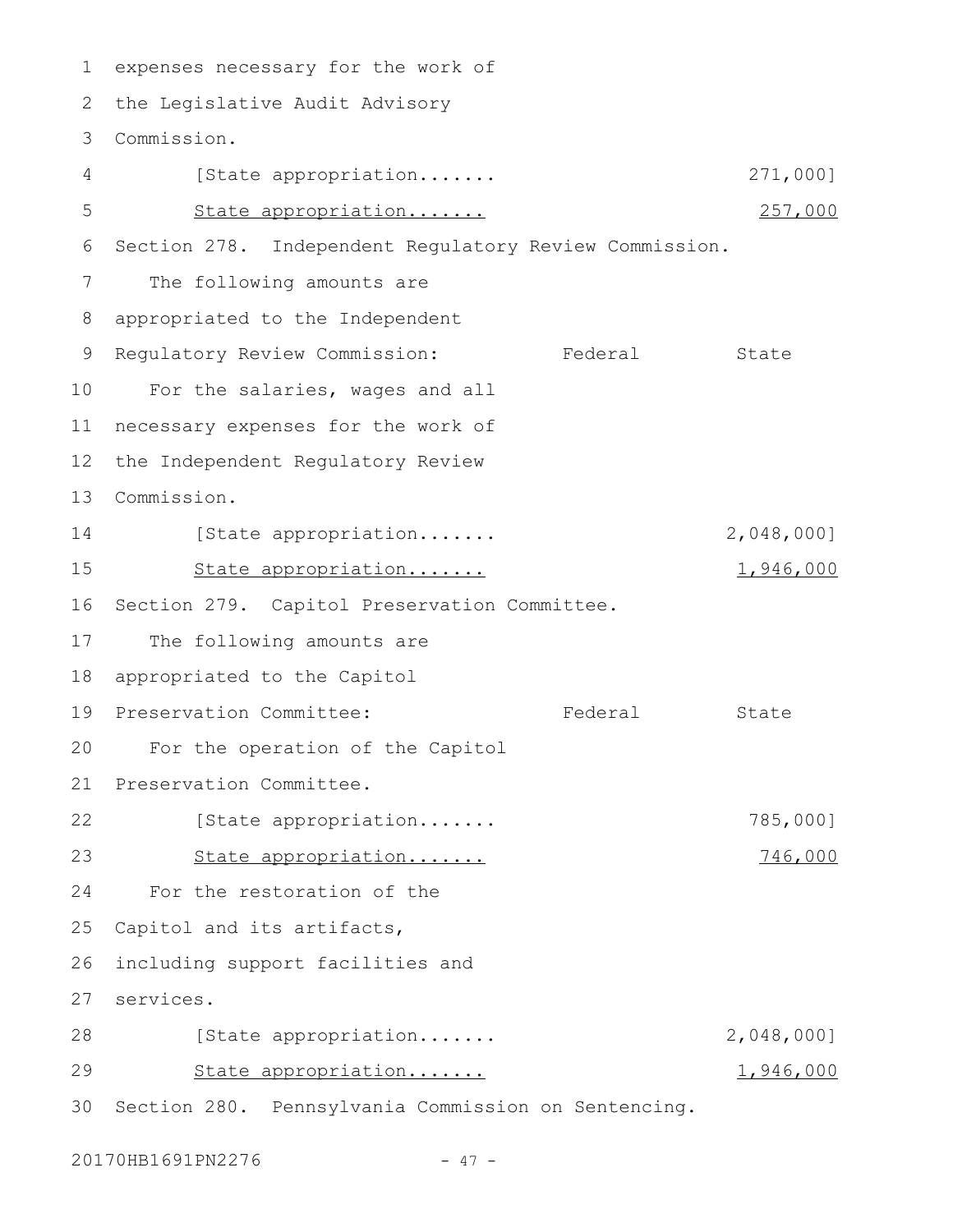The following amounts are 2 appropriated to the Pennsylvania 3 Commission on Sentencing: The Federal State For the Pennsylvania Commission on Sentencing. [State appropriation....... 1,993,000] State appropriation....... 1,893,000 8 Section 281. Center for Rural Pennsylvania. The following amounts are 10 appropriated to the Center for 11 Rural Pennsylvania: Tederal State For the Center for Rural 13 Pennsylvania. [State appropriation....... 1,072,000] State appropriation....... 1,018,000 16 Section 282. Commonwealth Mail Processing Center. The following amounts are appropriated to the Commonwealth 19 Mail Processing Center: Tederal State For salaries, wages, other 20 21 personnel expenses, operating 22 costs, contracts, equipment, 23 software, other incidental expenses 24 and costs associated with the 25 operation of the Commonwealth Mail 26 Processing Center, including an allocation of \$1,040,000 to the 27 28 Chief Clerk of the Senate for 29 payment of postage and communication expenses as 301 4 5 6 7 9 12 14 15 17 18

20170HB1691PN2276 - 48 -